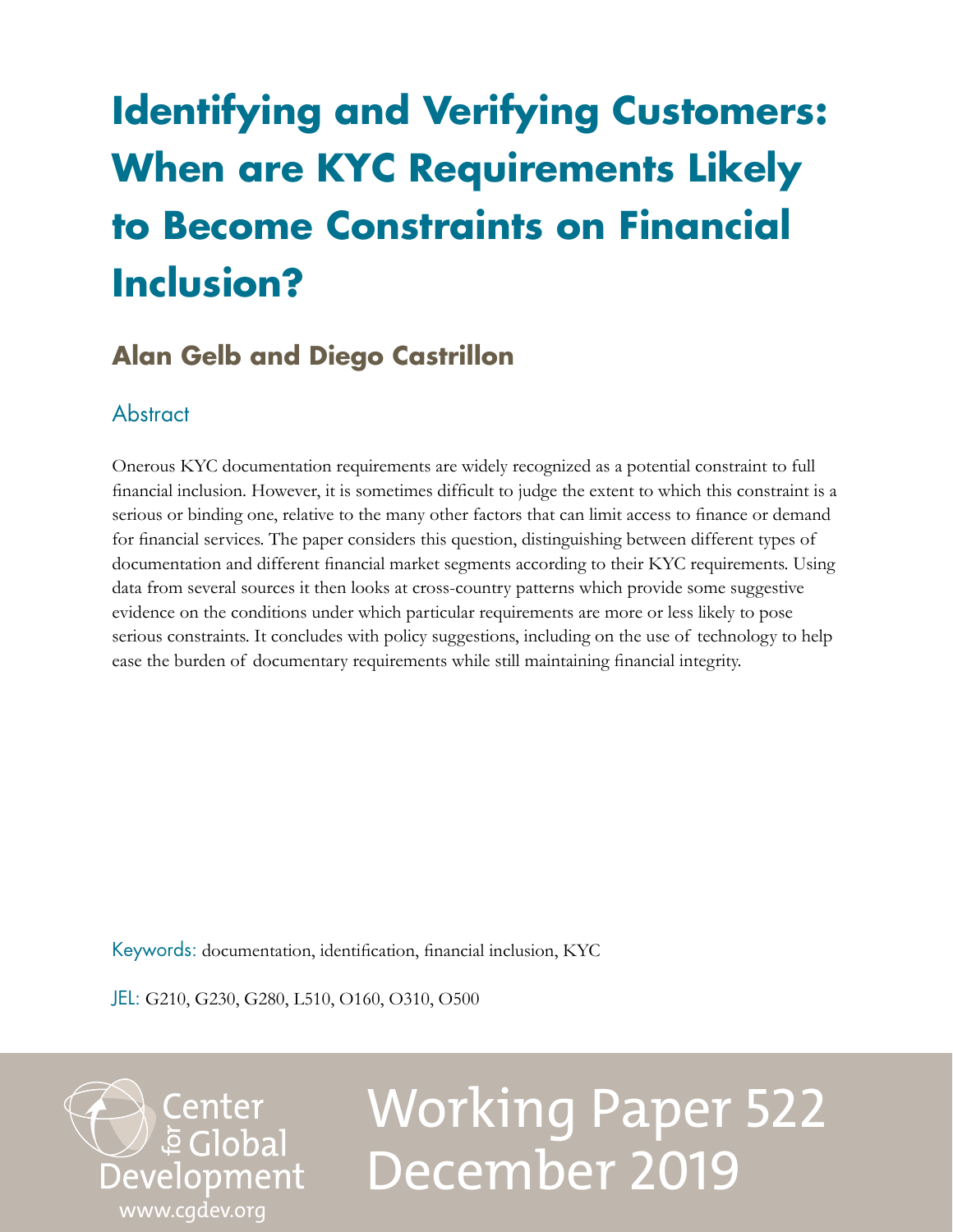## **Identifying and Verifying Customers: When are KYC Requirements Likely to Become Constraints on Financial Inclusion?**

Alan Gelb Center for Global Development

Diego Castrillon Center for Global Development

We gratefully acknowledge very helpful comments from Mike Pisa, Liliana Rojas-Suarez, Albert van der Linden, Masiiwa Rusare and an anonymous referee. We also thank the GSMA for permission to use graphics from their studies.

The Center for Global Development is grateful for contributions from the Bill & Melinda Gates Foundation in support of this work.

Alan Gelb and Diego Castrillon, 2019. "Identifying and Verifying Customers: When are KYC Requirements Likely to Become Constraints on Financial Inclusion?" CGD Working Paper 522. Washington, DC: Center for Global Development. [https://www.](https://www.cgdev.org/publication/identifying-and-verifying-customers-when-are-kyc-requirements-likely-become-constraints) [cgdev.org/publication/identifying-and-verifying-customers-when-are-kyc-requirements](https://www.cgdev.org/publication/identifying-and-verifying-customers-when-are-kyc-requirements-likely-become-constraints)[likely-become-constraints](https://www.cgdev.org/publication/identifying-and-verifying-customers-when-are-kyc-requirements-likely-become-constraints)

| <b>Center for Global Development</b> | The Center for Global Development works to reduce global poverty                                                                                    |
|--------------------------------------|-----------------------------------------------------------------------------------------------------------------------------------------------------|
| 2055 L Street NW                     | and improve lives through innovative economic research that drives                                                                                  |
| Washington, DC 20036                 | better policy and practice by the world's top decision makers. Use and                                                                              |
|                                      | dissemination of this Working Paper is encouraged; however, reproduced                                                                              |
| 202.416.4000                         | copies may not be used for commercial purposes. Further usage is                                                                                    |
| (f) $202.416.4050$                   | permitted under the terms of the Creative Commons License.                                                                                          |
| www.cgdev.org                        | The views expressed in CGD Working Papers are those of the authors and<br>should not be attributed to the board of directors, funders of the Center |
|                                      | for Global Development, or the authors' respective organizations.                                                                                   |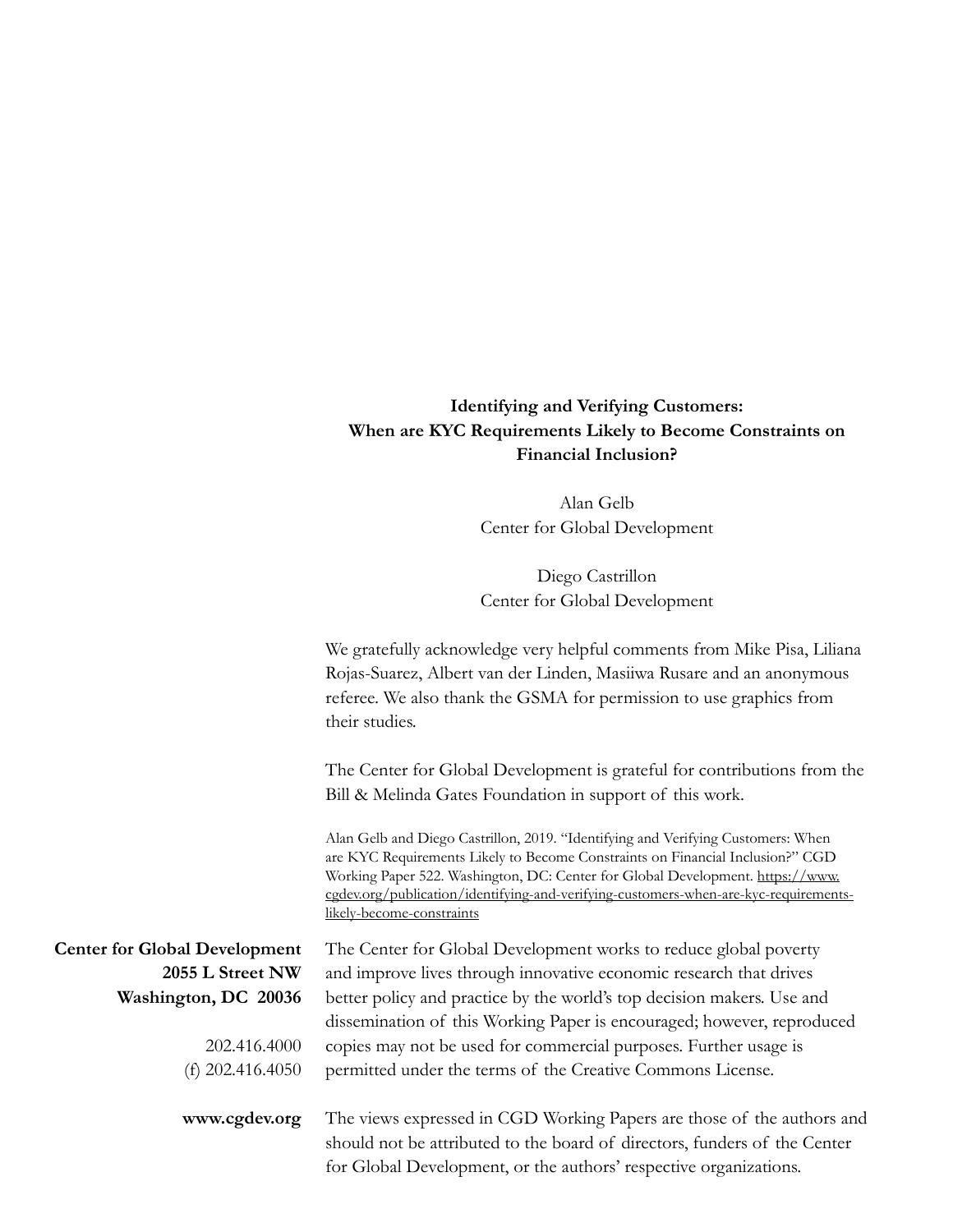## Contents

| 2.2 Market Segments: Bank Accounts, Restricted Accounts and Mobile Money5     |  |
|-------------------------------------------------------------------------------|--|
|                                                                               |  |
|                                                                               |  |
|                                                                               |  |
|                                                                               |  |
|                                                                               |  |
|                                                                               |  |
|                                                                               |  |
| Annex 2. Documentation Required at Commercial Banks and Financial Inclusion31 |  |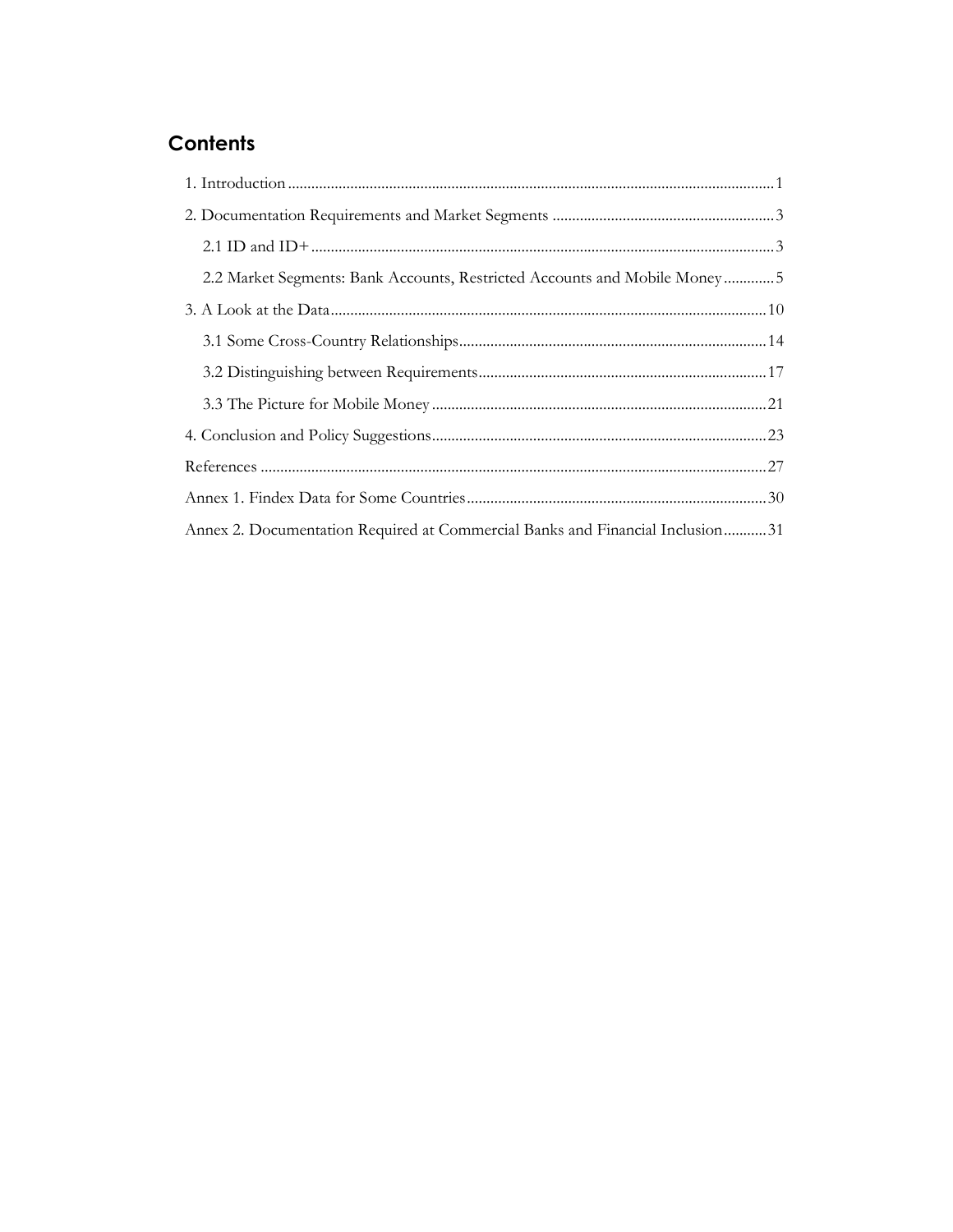## <span id="page-3-1"></span><span id="page-3-0"></span>**1. [Introduction](#page-33-1)**

Onerous [KYC documentation requirements are widely recogn](#page-33-1)ized as a potential constraint to full financial inclusion. The latest Findex survey reports that, globally, some 20 percent of adults without a bank account report lack of necessary documentation as a factor. Which specific documentary requirements pose a serious problem in a particular setting and whether they constitute **THE** binding constraint on financial inclusion -- out of many potential constraints -- is more difficult to assess. This paper considers how to approach this question with cross-country analysis and what this offers to inform specific country contexts. It also proposes measures to use new technology to ease documentary requirements, consistent with maintaining controls to ensure financial integrity.

As for any goods or services market, the observed quantity of products (in this case, financial services) is determined by the intersection of demand and supply schedules. People will have high demand for financial accounts if they are seen to offer useful services. Interoperability, for example, boosts the value of the payment services offered by accounts, since clients can transact across different payments service providers. The supply of financial services will be affected by a wide range of regulatory and infrastructural factors, as well as the tax regime. A constraint can operate on the demand side of the market – shifting the demand curve inwards so that less is wanted at the same service price -- or on the supply side – shifting the supply curve backwards as less service is offered -- or on both.

Demanding documentation and verification requirements imposed by regulators boost a bank's costs of onboarding clients and maintaining accounts. They can represent a supplyside constraint, shifting the curve backwards, especially for small customers. Higher costs mean higher charges to customers, less investment in reaching out to new customers and fewer accounts. The effects will be larger if there is no ready way for potential customers to provide the necessary documentation; in such cases, banks in some countries, such as Nigeria, have been forced to develop and maintain their own ID systems, a more costly proposition than relying on a pre-existing government ID. Costs will also be higher if the financial service providers are required to also verify credentials without having the infrastructure needed to do so easily. However, requirements to provide costly or difficultto-obtain documentation can also act directly on the demand side, discouraging potential customers from applying for accounts. The constraints are therefore potentially on both sides of the market.

Section 2 first considers the landscape from the documentation side. Common requirements can include basic evidence of identity, or  $ID$  – either a card or a number – as well as a range of other documentation, such as proof of address or occupation, that provide additional information on the individual. We term these attributes ID+. From the constraints perspective, ID and ID+ can be look different depending, for example, on the coverage and capabilities of the ID system and the degree of formalization of the economy. Another important consideration is the infrastructure available to verify documents. This can differ a great deal between countries. Some have electronic mechanisms to verify ID cards, or individuals using biometrics; have no such facilities; Especially for rural or poorly connected areas, verification requirements could therefore pose a serious supply side constraint.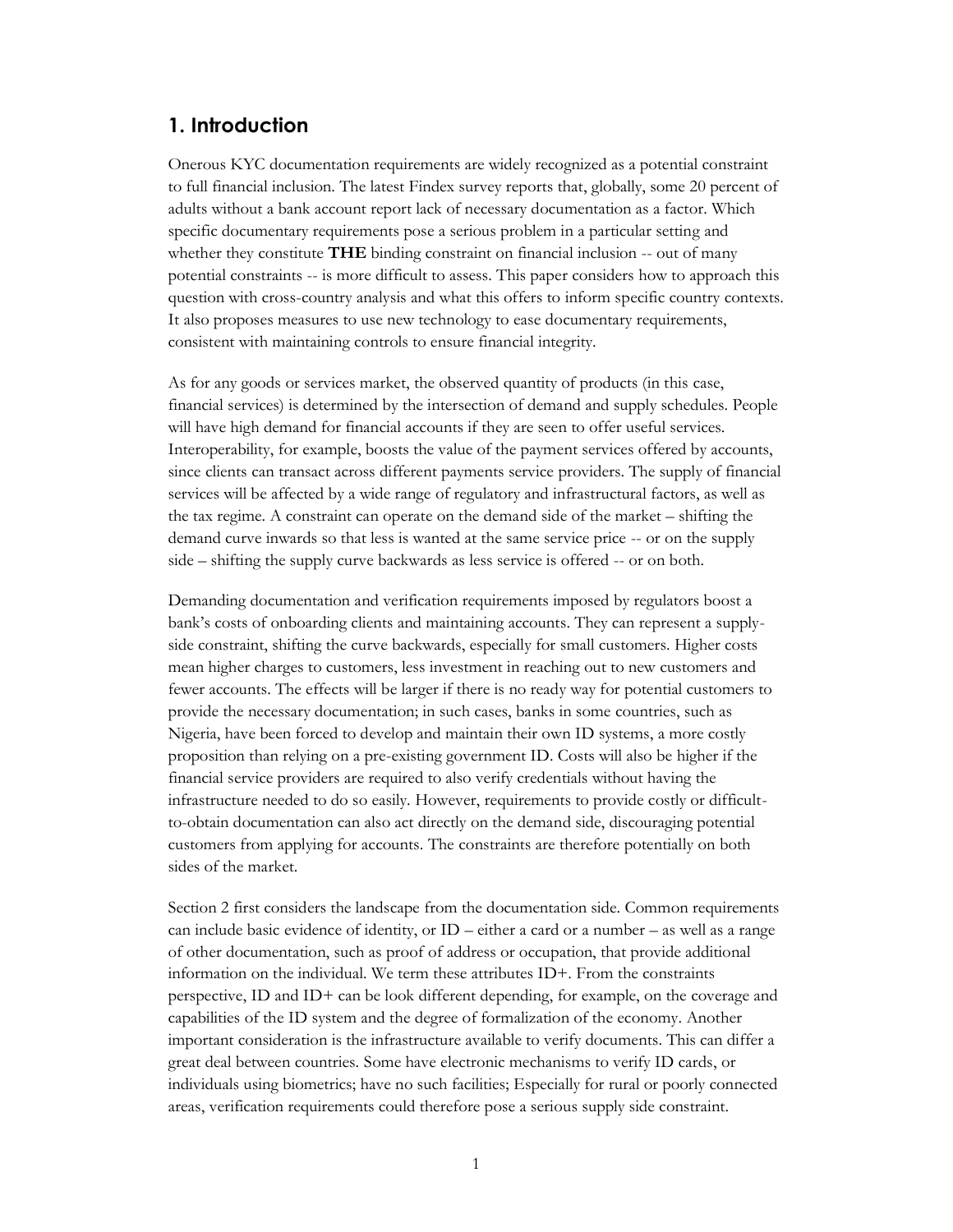The section then considers financial access in terms of three financial market segments. The first consists of regular commercial banks and similar accounts which are subject to "full" KYC requirements. The second involves the simplified or restricted accounts which some countries have introduced in response to concerns that excessive documentation requirements constitute a barrier to financial inclusion. These countries operate "tiered KYC", with less demanding requirements for small accounts limited by balance and transaction size. The third segment is mobile money issued by non-bank providers (such as Mobile Network Operators or MNOs), under a different, and usually and less demanding, KYC regime for both SIMs and mobile money relative to commercial bank accounts. This 2 x 3 framework<sup>1</sup> can be used, together with country characteristics, to help provide a perspective on the likely impact of KYC requirements on financial inclusion. Of course, not all three market segments need be present in every country.

Section 3 then looks at some cross-country patterns using a number of indicators. The objective is to better understand the prevalence of certain practices, such as requiring ID+ for bank accounts, including in some countries with high degrees of informality, and also the relationship between measures of ID prevalence and financial inclusion. This does not definitively reveal cases of binding constraints but is at least suggestive in flagging cases for more detailed assessment.

Section 4 concludes, with suggestions for using technology more effectively to ease the potential KYC constraint on financial inclusion.

Before proceeding further, it is essential to flag the difference between the **de jure** requirements of regulators and the **de facto** behavior of financial service providers. It is usual to think of constraints as reflecting public policies that can be changed by legislation or regulation. But some apparent constraints can reflect behaviors of market participants that may derive from their *interpretation* of regulatory intent or may reflect completely different considerations. In the present context, this applies to the practices of banking institutions that may require more documentation to open accounts than the minimum prescribed by national regulators.<sup>2</sup>

How to interpret such a gap, if observed, in terms of binding constraints? If the reason seems to be a pattern of regulatory communications or behavior that encourages severe risk aversion on the part of financial institutions, the implication is clear; this is a **de facto** regulatory constraint that would need to be lifted by changing the actions and

<sup>2</sup> De Koker and Symington (2011) survey banks in South Africa to understand why many choose to follow conservative compliance behavior. The reasons include regulatory uncertainty, corporate culture, inexperienced compliance officers, and concern over possible liability arising from fraudulent accounts or transactions. They also note that customer due diligence processes are not only designed to serve AML/CFT purposes but to gather data to help serve customer needs and to target marketing efforts. Institutions may gather information that will assist with credit-scoring even if the service does not immediately include a credit product.

<sup>1</sup> The 2x3 framework brings together the two types of documentary requirements and the three potential financial market segments.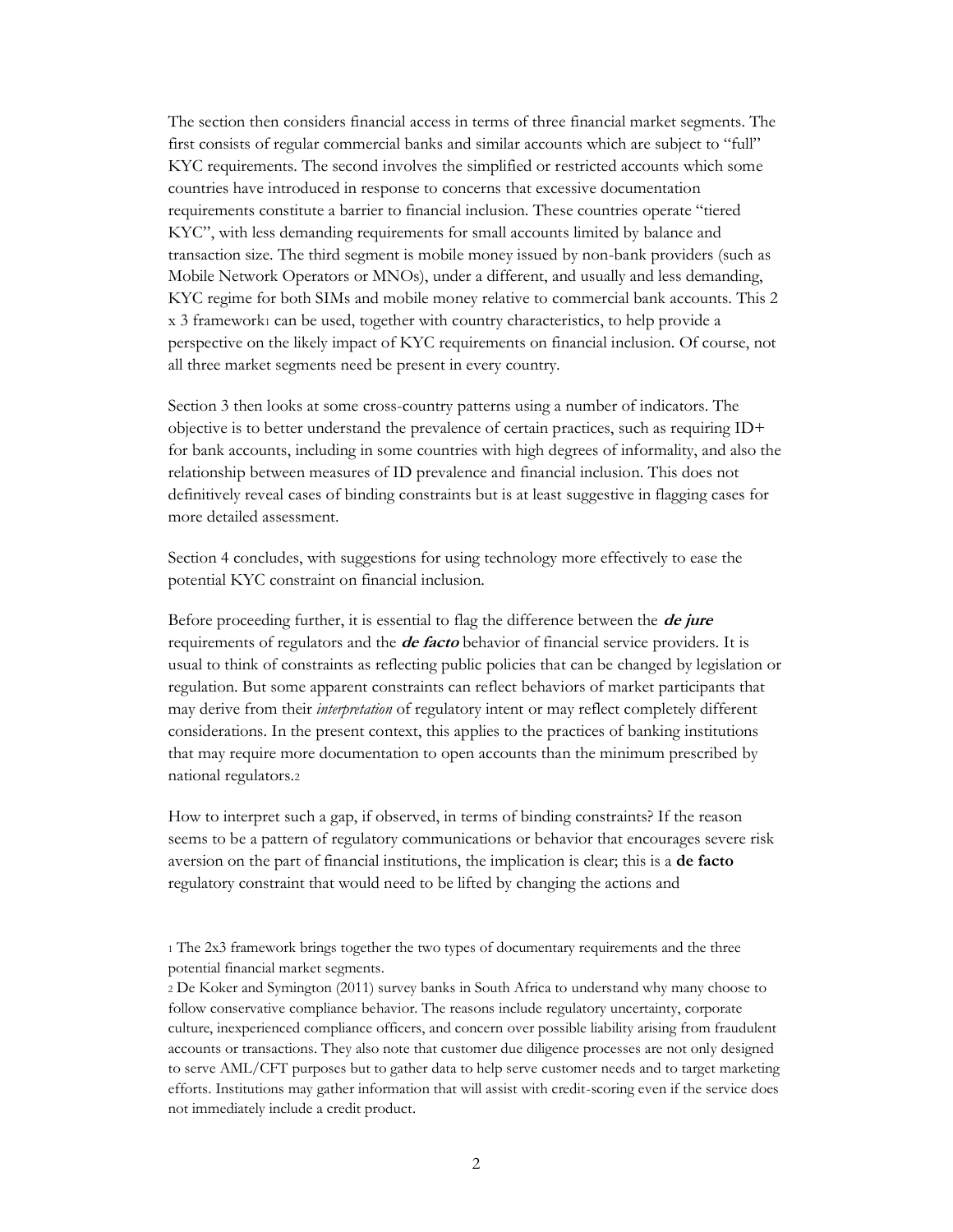communications strategy of the regulators. But there could also be other reasons for the excessive requirements. For example, the banks might be using documentary requirements to screen out low-income customers that they prefer not to service, perhaps because they do not fit their desired customer profile or because of other factors that raise the costs of dealing with them and make opening accounts for such customers unprofitable.

## <span id="page-5-2"></span><span id="page-5-0"></span>**2. Documentation Requirements and Market Segments**

## <span id="page-5-3"></span><span id="page-5-1"></span>**2.1 ID and ID+**

Documentary requirements for KYC purposes can usefully be divided into two groups. The first comprises basic identifying information or "ID", usually in the form of a National ID card or similar credential. The second group, which we can term "ID+", includes a potentially wide range of supplementary evidence, such as proof of address, proof of employment or income, proof of nationality, or evidence of other attributes. According to World Bank (2009), the most commonly required document is an identity (ID) card,<sup>3</sup> yet commercial banks (and similar financial institutions) often ask for several further documents.

Considering first ID, the requirement to provide it can be onerous, especially for the poorest and most deprived groups of people who are least likely to be registered. But in many countries, this problem will apply to relatively few people. As estimated by the World Bank Identification for Development Dataset (ID4D Global Dataset),<sup>4</sup> some 1 billion people are likely to lack identification, either birth certificates or, for adults, a national ID or voter registration card. Half of these will be children under the age of 16 whose births have not been registered, and many of the remaining ones will be concentrated in a relatively few countries.

Another important consideration is the infrastructure available to verify ID cards and other documents. This can differ a great deal between countries. Several countries, including Peru and Kenya, for example, have well-developed electronic mechanisms to verify ID cards (and in Peru also the capability to authenticate individuals biometrically against the registry's database), while India's biometric Aadhaar system is able to provide full e-KYC, with essential customer details sourced directly from the central registry rather than provided as paper documents. In some cases, verification is provided free as a public service (Kenya); in others (Peru, Pakistan), banks are required to pay for verification services. Charges vary but are commonly in the range of US\$0.25 for a card verification and considerably higher for a biometric customer verification (ID4D, 2019).<sup>5</sup> However, many countries have no such

<sup>3</sup> The definition of identity card varies by country. To see the full list of IDs included in the Findex survey by country, visit th[e Global Findex web page](http://www.worldbank.org/globalfindex)

<sup>4</sup> See<https://id4d.worldbank.org/global-dataset>

<sup>5</sup> For a summary of verification requirements, capacity and charges in a number of countries see [ID4D \(2019\).](http://documents.worldbank.org/curated/en/945201555946417898/pdf/Identity-Authentication-and-Verification-Fees-Overview-of-Current-Practices.pdf)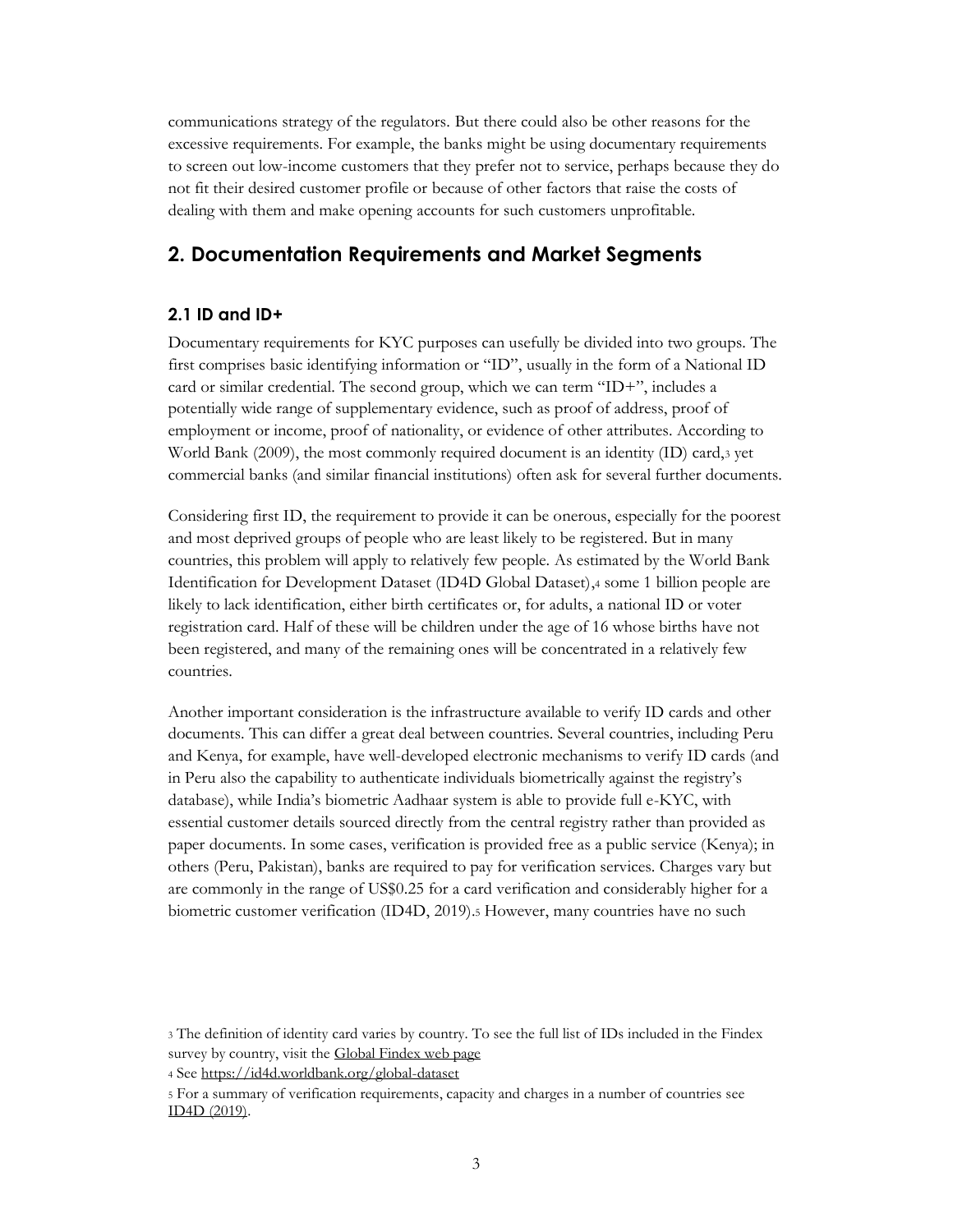facilities for easy verification, which is likely to be more difficult and costly in the absence of an electronic infrastructure.

Turning to ID+, the first question must be: why are such documents required? While they have become commonplace in the context of AML/CFT regulations to prevent moneylaundering and the financing of terrorism, there is no formal assertion of the need for proofs of address, employment, or other ID+ in the pronouncements of the Financial Action Task Force (FATF), the global body responsible for regulatory standards in the area. The answer seems to lie in history: such assorted documentary evidence was used to validate claims of identity through "triangulation" across several documents, especially before the advent of rigorous and robust national ID card systems, often based on biometrics.

Ferreira et al. (2018) explain that in response to the issue of money laundering, The US Banking Secrecy Act of 1970 required financial institutions to ascertain the identity of customers by obtaining the name, date of birth and physical address of the prospective client. At the time, proof of address was a useful way to prove identity, because in the absence of electronic databases, customer profiles were stored via tin-stamp address-o-graph systems. As such, it was a relatively robust, unique identifier because the address was literally cast in metal. Also, in the absence of interoperable digital databases, it was the only way of cross verifying an identity because people's addresses were kept across multiple, independent institutions. People without multiple independent relationships were not considered valuable enough to have a bank account.

Especially in countries with high levels of informality, potential clients often cannot provide such documentation. Ferreira et al. (2018) analyze survey data for Nigeria, Tanzania and Uganda. Considering an ID only, this was held by 47, 74 and 69 percent of respondents in respective countries but when including both ID and proof of address, the numbers fell to only 39, 11 and 12 percent. As they note, with the advent of technology (especially the personal printer) and the expansion of formal financial services into new frontiers, the value of proof of address as a unique identifier has decreased significantly. It is possible to edit or change paper documents, create fake documents or use the valid documents of another person and assume their identity. In contrast, cards issued by ID systems normally embody a range of security features and are increasingly backed up by biometric identification and authentication.

Moreover, in an age of increased labor mobility, people do not necessarily stay in the same place for extended periods. Thus, a document that supposedly proves where someone lives is merely one of many identifiers, and a relatively weak one; apart from habit and false perception of its robustness, there is no clear reason why proof of address is being relied on as an identifier. This is not to say that such information might not be useful for commercial purposes – a good address may tell a good deal about the likely income of a new customer and some ID+ is probably needed for lending. But there is a difference between asking customers to provide an address for certain services and requiring specified standard documents, such as utility bills, to "prove" it to open an account.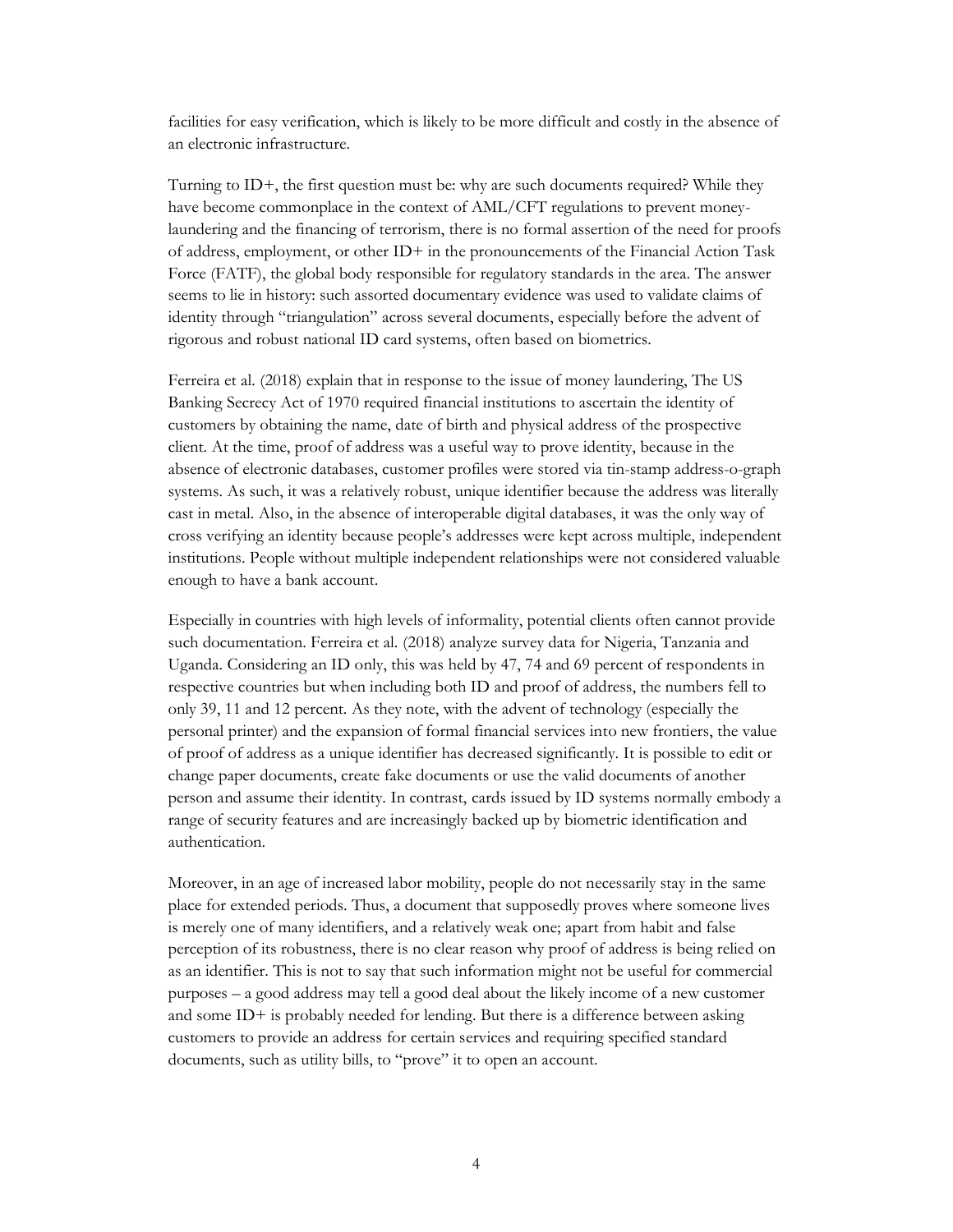## <span id="page-7-1"></span><span id="page-7-0"></span>**2.2 Market Segments: Bank Accounts, Restricted Accounts and Mobile Money**

Recognizing the possible impact of KYC requirements in driving many people towards informal financial markets, FATF (2012) encouraged countries to adopt a risk-based, or tiered, KYC approach to ensuring the integrity of financial institutions. According to this approach, requirements should be simplified for customers and for accounts considered to pose little risk. With regular bank accounts the first segment of the financial market, simplified or restricted accounts thus constitute a second segment from a KYC perspective. The third segment is provided by mobile money, issued under KYC requirements that may differ from those for regular bank accounts.

**Tiered KYC: A Work in Progress**. Tiered KYC has generally been taken to apply to smaller-value accounts, limited in terms of maximum balances, transfers and services. But there have not been explicit prescriptions on how small such accounts need to be, how the risk-based assessments are to be done and exactly what requirements should be for such low-risk accounts. Judgment on these issues is left to country regulators. Each country has had to interpret FATF guidance in the light of its own circumstances. As an example, in 2011 Mexico approved a four-tiered regime for opening deposit accounts at credit institutions. As levels advanced, transaction limits increased, and simplification processes were reduced. **Table 1** summarizes the features of Mexican bank accounts as of 2011 (Global Partnership for Financial Inclusion, 2011).

However, within countries, banks and other financial institutions have ultimate accountability for knowing their customers. This three-stage assignment of accountability to the lowest level (from FATF to country regulators to financial institutions) -- means that there can be considerable room for uncertainty and that providers will not necessarily act on suggestions to minimize requirements for fear of a regulatory backlash. And, taking Mexico as an example, it is notable that an address is required even for the second lowest tier of basic accounts.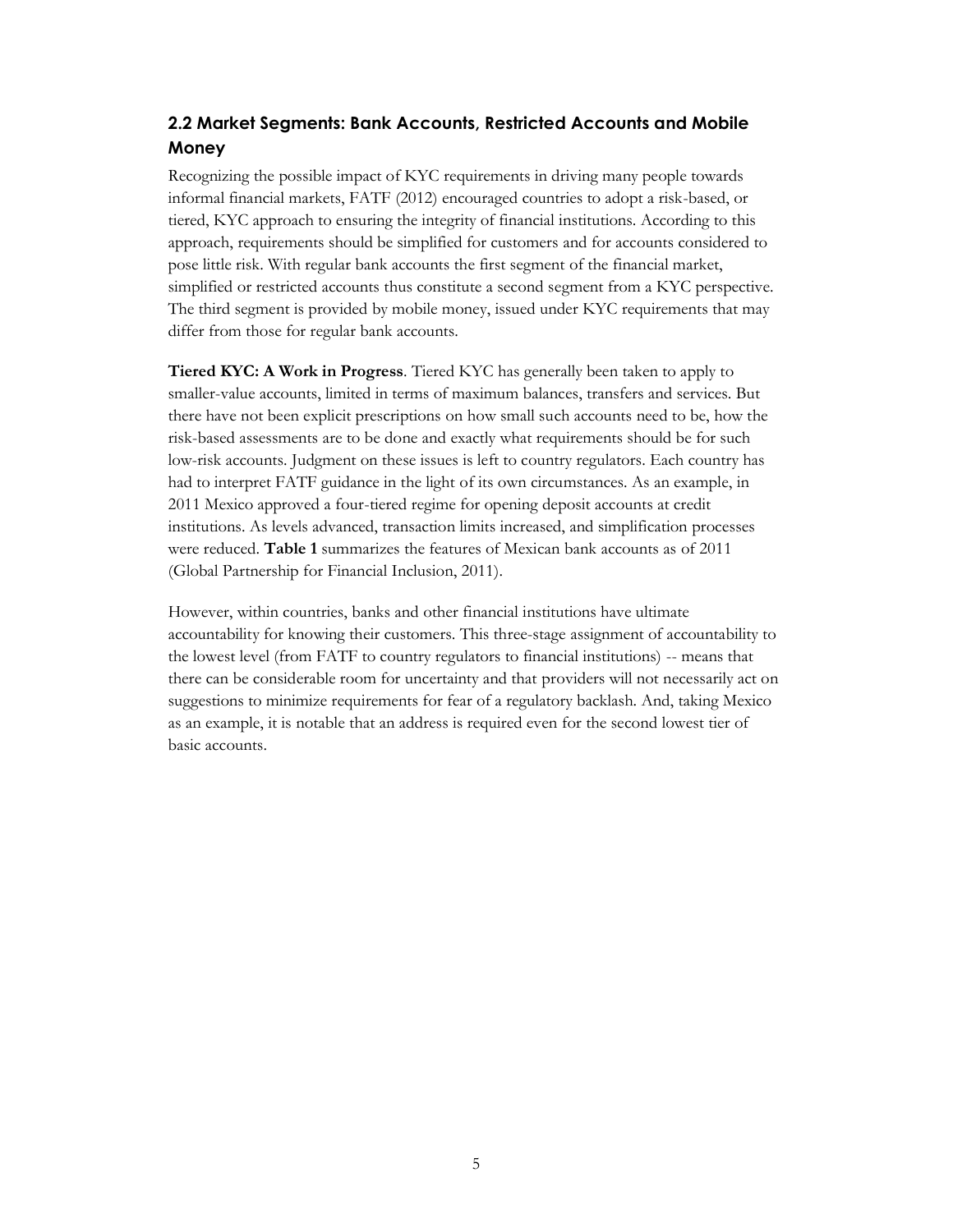#### **Table 1. Features of Banking Accounts in Mexico (2011)**

|                           | Level 1<br>$(280$ USD)                                                            | Level 2 <sub>6</sub><br>$(1,114$ USD)             | Level 3<br>(3,715)               | Traditional<br>Bank<br>Account      |
|---------------------------|-----------------------------------------------------------------------------------|---------------------------------------------------|----------------------------------|-------------------------------------|
| Customer file             | $No$ ID<br>needed                                                                 | Basic customer<br>information?                    | Complete customer<br>information | Complete<br>customer<br>information |
| Customer<br>documentation | Not.<br>applicable                                                                | No need to keep a hard copy                       | Required to<br>keep hard<br>copy |                                     |
| Face to face<br>process   | $\rm No$                                                                          | No (bank could<br>decide for a face<br>procedure) | Yes                              | <b>Yes</b>                          |
| Point of access           | Bank branch/banking<br>agent/Internet/<br>Mobile phone/Third-party call<br>center |                                                   | Bank branch/banking<br>agent     | Bank<br>branch                      |

(Transactional limit in parenthesis)

Source: Global Partnership for Financial Inclusion

Progress in applying risk-based KYC was reported by FATF (2017), which reviewed country practices based on risk assessments in more than 20 countries. Among the findings it noted that there was often limited dialogue between the financial intelligence unit and the governmental department that specializes on promotion of financial inclusion. In many countries, the AML/CFT regulatory framework still did not recognize the risk-based approach or offer the possibility of simplified KYC. It found that, in general, the country regulators were reluctant to develop innovative simplified KYC measures out of concern that an AML/CFT country assessment would not condone their risk-based approach. The report also noted that similar concerns often applied to the banks, especially when there was not adequate guidance from the country regulatory authorities. Compliance officers from financial institutions remained risk averse even after the national risk assessment had been carried out. The report also confirmed that – from the perspective of the FATF – stringent KYC requirements were still among the most important impediments to financial inclusion in some countries. This alone, warrants taking seriously the proposition that they could be a serious, and perhaps even a binding, constraint.

Examples of such requirements noted by the FATF report included to verify the address, document the purpose of a transaction, or provide a Tax ID number or a secondary ID document regardless of the amount and risk level of the transactions. Especially for low income customers, the report noted that requirement for the "proof of address" could be more challenging than the proof of identity. Finally, the report noted that KYC practices for

<sup>7</sup> Name, date, and place of birth, gender and address.

<sup>6</sup> There is a one-time traditional period to verify customers' identifications (18 months). In this period, the transactional limit is 560 USD.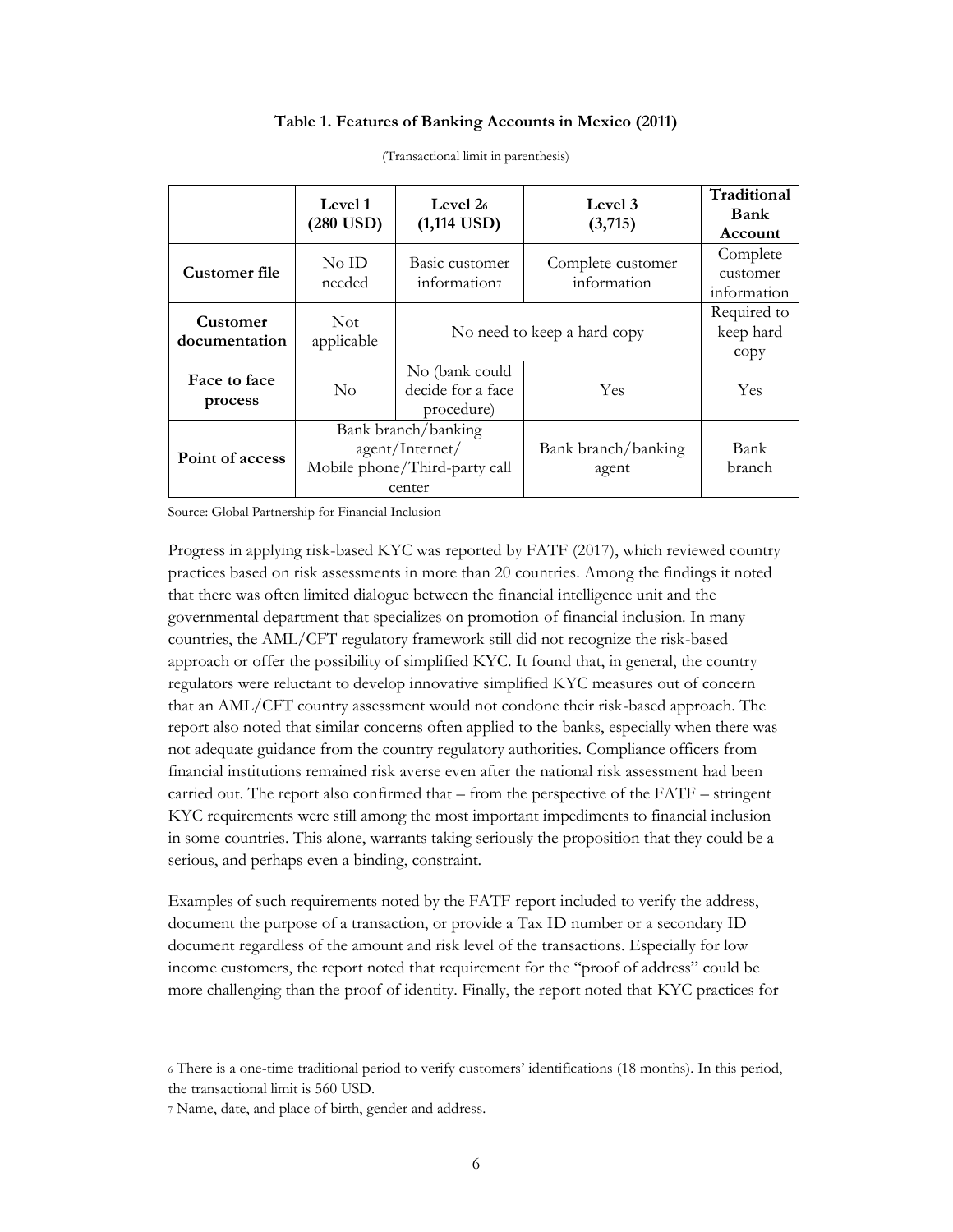financial inclusion products in traditional financial institutions and mobile network operators (MNOs) were often different, either due to inconsistent provisions that affected the two types of institutions, or to delay in the implementation of AML/CFT supervision arrangements for MNOs, and that this created an uneven playing field. According to this picture, the risk-based approach to KYC is still a work in progress. Successive tiers of riskaversion between the three levels – the FATF, the national regulators and the financial institutions themselves – appears to be slowing the application of measures to facilitate financial inclusion.

This is not the case in all countries. As previously noted, India has revised its banking law to ease restrictions on the opening of small accounts and lower the cost of KYC through using the Aadhaar ID system as the sole and adequate credential and permitting e-KYC as a way to eliminate the costs of verifying documents.<sup>8</sup> One Ministry of Finance official estimated that moving from paper-based KYC to e-KYC in India reduced the average cost of [verifying](https://www.thehindubusinessline.com/money-and-banking/use-of-aadhaar-for-kyc-authentication-will-cut-costs/article8490492.ece) [customers](https://www.thehindubusinessline.com/money-and-banking/use-of-aadhaar-for-kyc-authentication-will-cut-costs/article8490492.ece) from roughly \$15 to \$.0.50, and that Indian banks that had made the shift had lessened the time spent on verifying customers from more than five days to [seconds.](https://economictimes.indiatimes.com/small-biz/startups/features/indias-fintech-companies-struggle-for-an-alternative-to-aadhaar/articleshow/67186586.cms)<sup>9</sup> Some 340 million accounts have been opened, boosting India's 2017 rate of financial inclusion to 80 percent and substantially closing the gender gap in inclusion.<sup>10</sup> But, even though many other countries have taken steps to upgrade their identity management systems, FATF (2017) notes that most have not taken advantage of this to relax other documentary requirements.<sup>11</sup>

Further, the FATF study notes that regulation and practice can be different. Even if regulators have approved tiered KYC arrangements there is no guarantee that banks will follow suit, especially to attract small customers who they see as offering little prospects of profitable business.<sup>12</sup> This raises the question of whether regulators should encourage MNOs and other non-bank entities to create another channel for financial inclusion that is more attuned to the economics of serving low-income clients.

**Mobile Money: A Powerful Segment in Few Countries.** Mobile money has played a major role in financial inclusion in some countries (in the sense of enrolling customers who

<sup>8</sup> Under e-KYC a customer applying to open an account gives permission for the bank to secure her data directly from the central registry rather than from the customer. This populates the required forms automatically, saving time, document management and verification costs. <sup>9</sup> See Pisa and Woodsome (2019).

<sup>10</sup> The estimate of pre e-KYC customer verification cost is comparable to the \$10 cost for the Philippines, offered by an official at a conference in Mexico in October 2019. Like India before Aadhaar, the Philippines does not have a centralized ID system.

<sup>11</sup> More countries have initiated national ID programs since 2000 than ever had them before. Most use digital technology, including biometrics (Gelb and Metz (2018)).

<sup>12</sup> As an example of traditional bank attitudes to acquiring poor customers see CGAP (2011) for Colombia. The banks were reluctant to open accounts for this group to deliver government transfers. They did not see them as their target clientele, or as a viable market for profit-making services. Similar attitudes of established financial institutions to poor customers has been documented for Mexico, including discriminatory practices based on perceived ethnicity (Martínez Gutiérrez, 2018).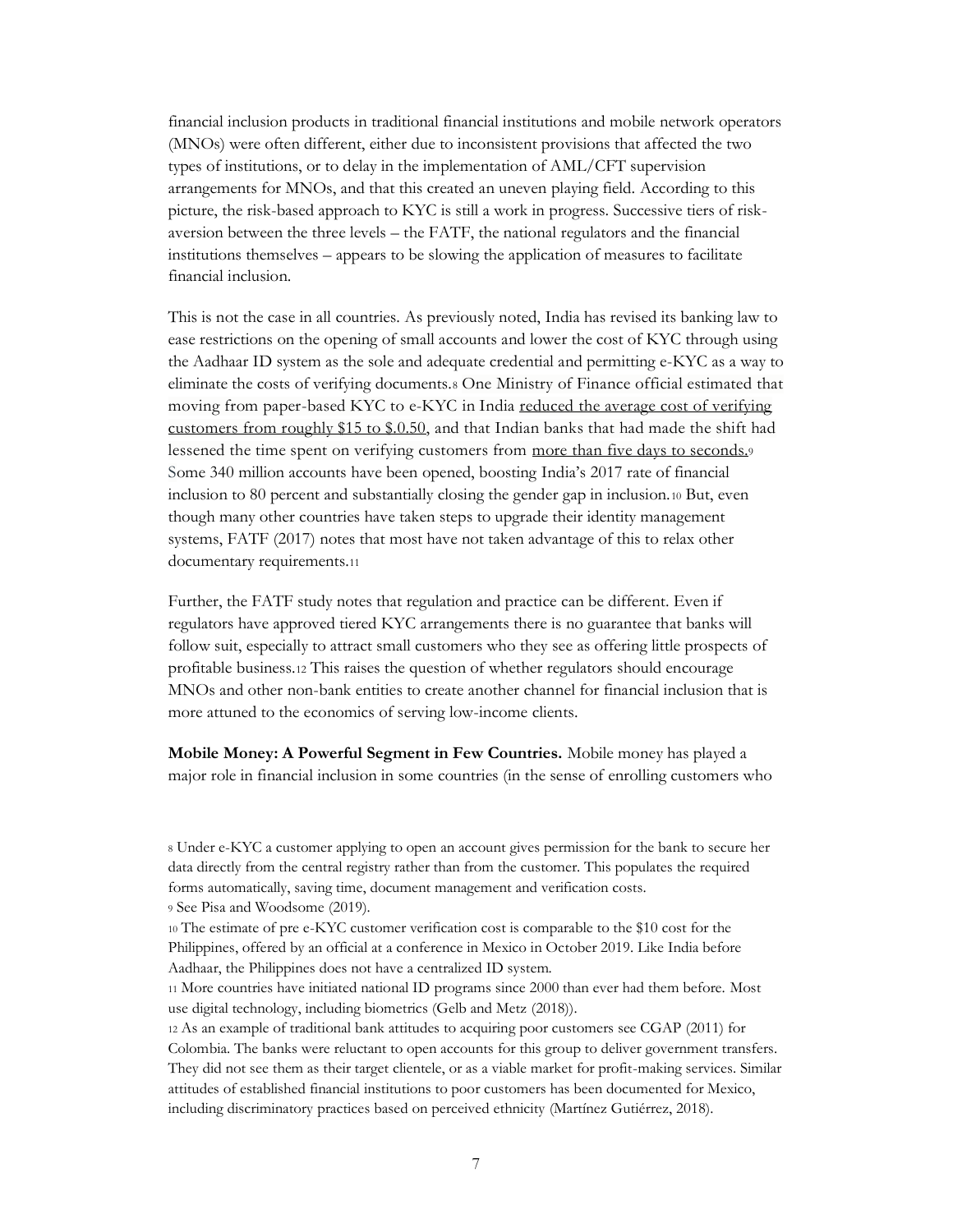do not have bank accounts) but the number of such countries is limited. Most of the leading cases, in the sense of additionality rather than the number of accounts, are in Africa (see **Box 1**).

A full explanation for this picture is a topic somewhat outside our ambit. One important determinant appears to be whether non-bank financial service providers (FSPs), such as MNOs, are authorized to open mobile money accounts for customers in their own right, with the fiduciary requirement that a counterpart to customers' balances be held in a trust account with a bank, along the lines of the M-Pesa model developed in Kenya.<sup>13</sup> In many cases "deposit-taking" activities are restricted to commercial banks; there may still be active competition to provide mobile payments services using various customer interfaces and providers but there is no additionality in terms of financial inclusion. Naturally, banks have generally been reluctant to see the emergence of a new class of competitors, so have typically lobbied against autonomous mobile money accounts.

The relationship between the banks and their regulators is, therefore, a key issue. One way of explaining this relationship is by the phenomenon of regulatory capture. Suarez (2016), proposes that the more closely banks are regulated, the more likely it is that they will form close relationships with the regulators due to constant interaction, and that this regulatory capture leads the regulators to identify with the interests of the banks. This may or may not undermine the quality and rigor of regulation, but in any event it is less likely that the regulators will permit MNOs or other entities to open mobile money accounts without these being, at the same time, subject to the full range of regulation as bank accounts. To operate on their own account, MNOs would then have to register as banks, something that they will be loath to do because of the higher regulatory costs that they would incur. These would make their business model unviable, as it involves making huge numbers of small transactions across a very large customer base.

In support of this hypothesis, Suarez (2016) compares Mexico and Kenya. When telecommunication firms asked the Mexican regulatory agencies for permission to offer mobile banking services, they were opposed by a banking industry dominated by foreign banks and highly regulated due to international debt crisis and privatization processes (Haber & Mussachio, 2013). Mobile money customers therefore were required to hold bank accounts, robbing the potential mobile money industry of its dynamism. In contrast, she argues that the relationship between Kenyan banks and regulators was not similarly close. That this enabled the Central Bank to take a permissive, learning, approach towards mobile money which expanded rapidly (see also N'dungu (2019)). Even though the banks opposed M-Pesa they were not able to interfere with its launch.

<sup>13</sup> In some countries, mobile money is issued by other non-bank providers; bKash in Bangladesh, for example, is a subsidiary of BRAC bank.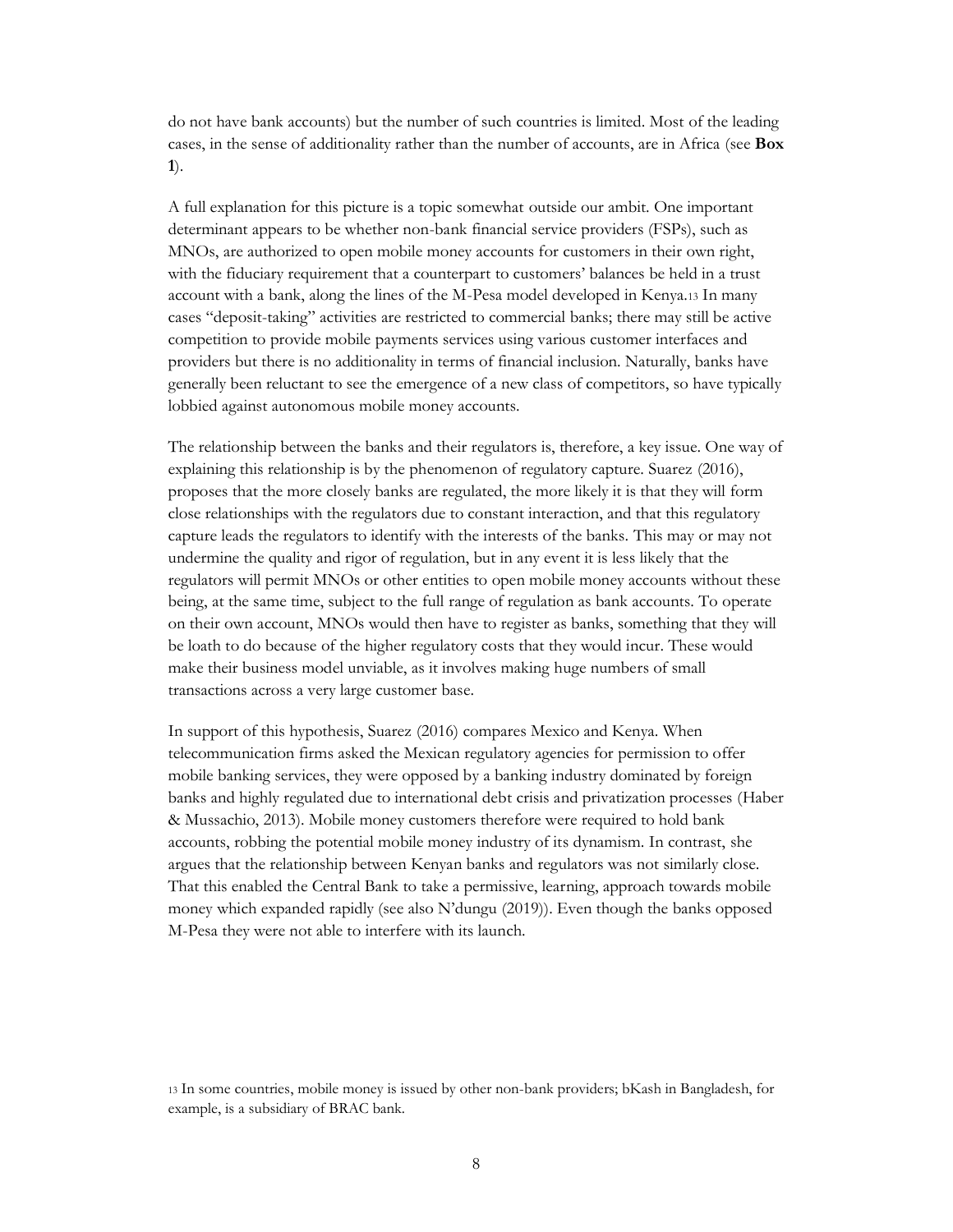Further insights into the dynamic between banks and regulators in Ghana and Tanzania is provided by CGAP (2018); in both cases mobile money exploded only when non-banks were permitted to issue it.

The mobile money segment represents a second possible avenue for increasing financial inclusion outside the "regular" KYC requirements because KYC requirements for SIMs and mobile money accounts are, in general, less demanding than those for full bank accounts. SIM registration, as GSMA (2018) notes, is required by more than 140 countries and the details differ across jurisdictions. While registration policies require MNOs to capture customer information and recognized identification credentials, only a few of them (11%) enable MNOs to validate identification (whether paper-based or biometric) against the ID registry (**Figure 1**). For the rest, MNOs are required to copy or keep a record of credentials  $(85%)$  or to share the information with government agencies on demand  $(4%)$ . Even these modest requirements could discourage registration by forcing agents to obtain cameraenabled phones, or in areas of low connectivity.



#### **Figure 1. SIM Registrations Requirements**

Source: GSMA (2018)

Nevertheless, KYC requirements are only one among multiple factors, including other regulation, market structure and digital infrastructure, that determine whether a country has a dynamic mobile money segment.<sup>14</sup> This suggests that, while they cannot be overlooked as a possible influence on the dynamism of the segment, a search for binding constraints to the spread of mobile money would need to consider several other critical factors, including the

<sup>14</sup> There may be additional dimensions, such as differential access to the national payments switch, that discriminate against mobile money providers. There are also questions of market structure and coverage – whether non-bank providers will find it profitable to incur the substantial investments needed to roll out their systems in countries where the banking system already has a fairly wide presence.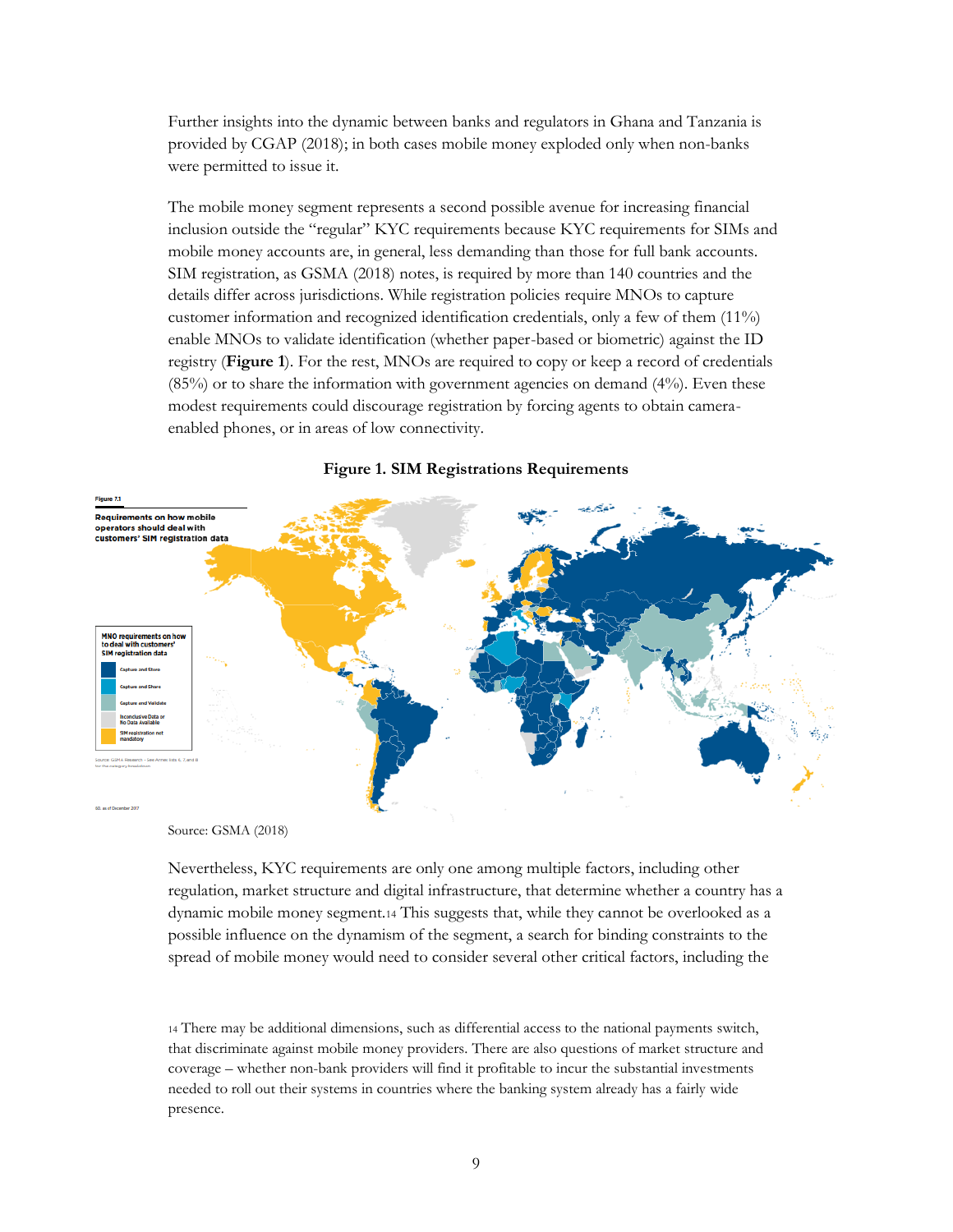basic question of whether non-banks are permitted to offer payments services and have access to financial infrastructure, such as the national payments switch, that help them to deliver value to customers.

## **Box 1. Mobile money's contributions to financial inclusion**

The figure shows the top 20 countries by proportion of overall financial inclusion which is due exclusively to mobile money accounts (that is, users who do not also have a bank account). As of 2017, the mobile money story is dominated by Africa—the only non-African country to make it into the top 20 is Paraguay. Mobile money is even more dominant in Somalia, both relative to its banking system and in terms of absolute coverage.



#### **Proportion of financial inclusion attributable to mobile money**

Source Findex 2017.

## <span id="page-12-1"></span><span id="page-12-0"></span>**3. A Look at the Data**

The latest Global Findex Survey 2017 provides a useful picture of the barriers to financial inclusion as perceived by those who do not have a bank account. The first three columns of **Table 2** show constraints to inclusion relating to the pricing, location and documentation requirements of the banks. These can perhaps be considered as supply-side barriers, although, as discussed above, documentary requirements can also be seen as a direct constraint to demand. The last three columns show factors that can be more reasonably interpreted as relating to demand.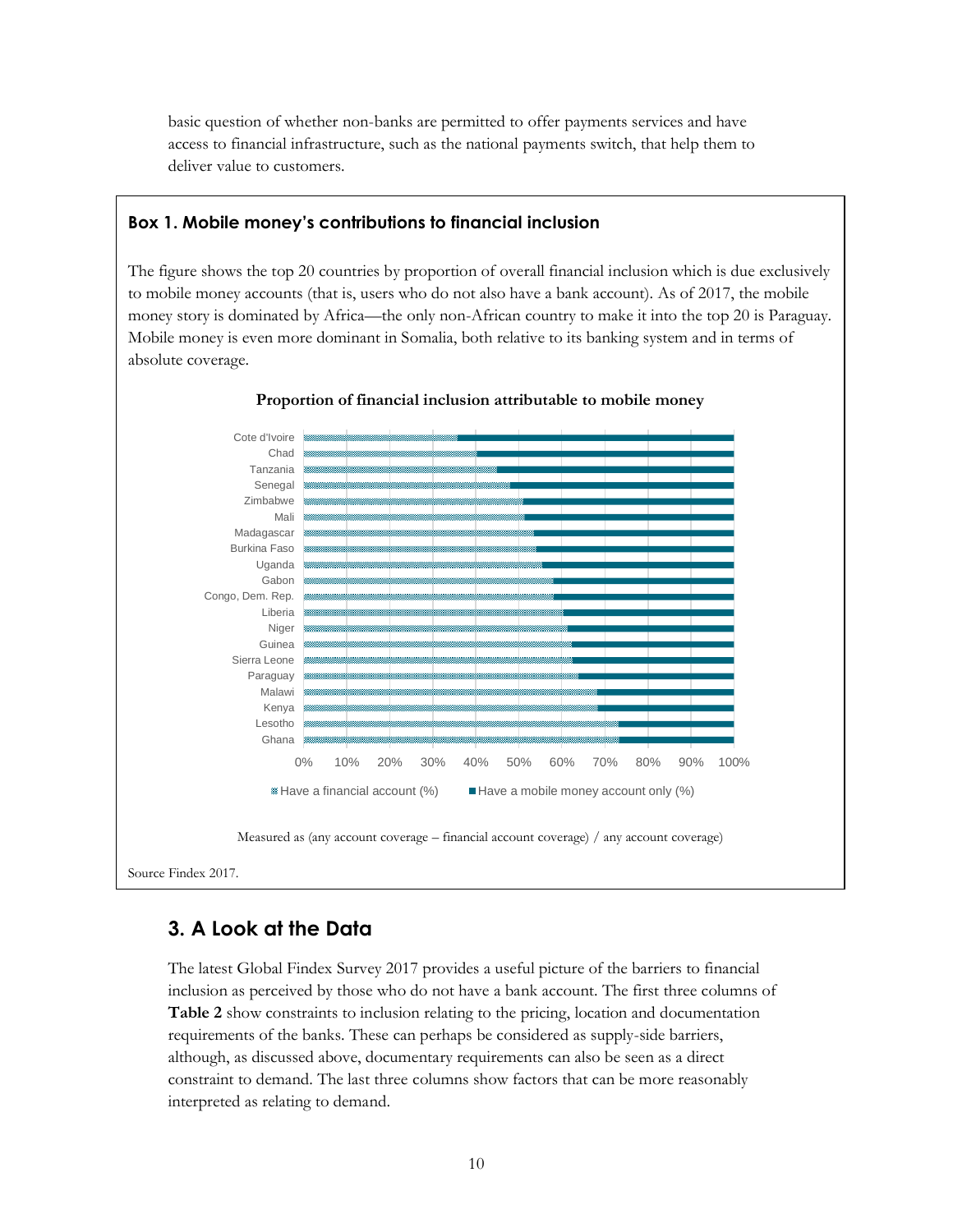In every region, a substantial proportion of unbanked adults cite lack of documentation as a barrier, on average around 20 percent.<sup>15</sup> However, this number is likely to understate the overall impact: the question is not only whether potential customers have documents, it is also the cost and difficulty of acquiring them and, for the financial institutions, the costs associated with accepting, validating and recording them, as well as subsequent storage, management and updating.<sup>16</sup> This cost disincentive to opening new bank accounts, especially for poor customers, will be reflected in higher fees and charges and less favorable conditions of service. As shown in **Table 2**, costs emerge as a major barrier to inclusion, particularly in Latin America.<sup>17</sup>

Findex data therefore confirms the proposition that documentation requirements act as one out of several barriers. Extensive and costly ID+ requirements are likely to discourage financial institutions from reaching out to develop services and access points for low-income customers. In addition, they send a powerful signal to the banking system about the desirable characteristics of their client base. They are therefore likely to reinforce well-documented biases in this area, against poor people and possibly customers of particular ethnicities who historically have been among the more isolated and less well documented groups (CGAP, 2011) (Martínez Gutiérrez, 2018).

|                                       | percentage of people who do not have a financial account who say it is because |                   |                       |               |                  |                                        |                                         |
|---------------------------------------|--------------------------------------------------------------------------------|-------------------|-----------------------|---------------|------------------|----------------------------------------|-----------------------------------------|
| Region                                | too far<br>away                                                                | too.<br>expensive | lack<br>documentation | lack<br>trust | lack of<br>money | family<br>member<br>already<br>has one | no need<br>for<br>financial<br>services |
| East Asia and Pacific*                | 24%                                                                            | 20%               | 17%                   | $9\%$         | 66%              | 32%                                    | $31\%$                                  |
| Europe and Central Asia*              | 15%                                                                            | 32%               | 15%                   | 31%           | 51%              | 34%                                    | 54%                                     |
| Latin America and the<br>$Caribbean*$ | 27%                                                                            | 53%               | 25%                   | $31\%$        | 59%              | $32\%$                                 | 35%                                     |
| Middle East and North                 |                                                                                |                   |                       |               |                  |                                        |                                         |
| Africa <sup>*</sup>                   | $9\%$                                                                          | 20%               | $12\%$                | $12\%$        | 73%              | $12\%$                                 | 32%                                     |
| South Asia                            | $22\%$                                                                         | 25%               | 20%                   | 18%           | 58%              | 35%                                    | $31\%$                                  |
| Sub-Saharan Africa*                   | 28%                                                                            | $30\%$            | 27%                   | $16\%$        | 76%              | $12\%$                                 | 18%                                     |

#### **Table 2. Reasons for not having an Account**

\* (excluding high income) Source: Findex Survey 2017

<sup>15</sup> The surprising degree of correlation between the percentages citing documentation and location constraints at regional level is not paralleled by the country-level observations.

<sup>16</sup> These costs can be high, see for example Elliehausen (1998), PWC (2003), Sathye (2008), Veris

Consulting (2013), Financial Times (2015), KPMG (2015) (also cited in our previous CGD study of the risk-based approach: Gelb (2016)).

<sup>17</sup> In the 2017 FICP survey, out of 124 jurisdictions 58 percent indicated that there were no regulations limiting bank fees and charges.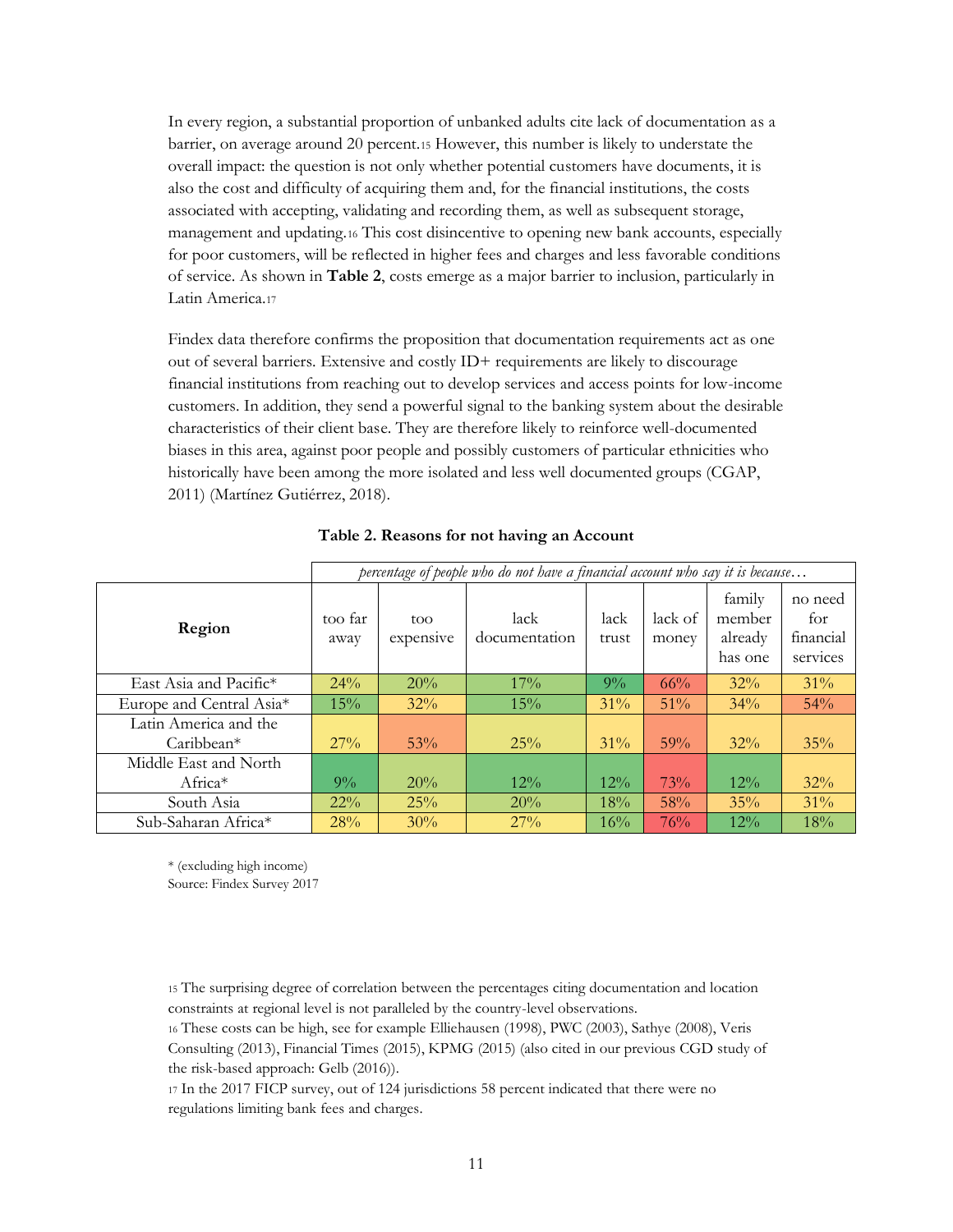For more detailed data on documentation requirements we turn to the Global Financial Inclusion and Consumer Protection survey (FICP) (2017). This provides the most comprehensive source of information on documentary requirements at country level for banking and similar institutions (**Figure 2**).<sup>18</sup> For commercial bank accounts, almost all of the 134 responding jurisdictions required a national ID with some requiring, or accepting, some other form of ID. In addition, 75 percent required proof of address, 69 percent proof of nationality and many others proof of income or employment**.** Overall, half of the jurisdictions reported some form of simplified customer due diligence, with fewer in the Middle East (22 percent) and Sub-Saharan Africa (41 percent) and more in South Asia (100 percent).

#### **Figure 2. Documentation Requirements for Account Opening at Commercial Banks**



(Percent of responding jurisdictions that require documentation type to open an account at a Commercial Bank)

Overall, 82 of these countries also report in the 2017 Findex survey. Excluding high-income countries leaves 51 low and middle-income countries that are represented in both surveys. **Table 3** shows the distribution of the countries by region, and the type of documentary requirements for opening a standard deposit account. In 12 countries, commercial banks ask solely for some type of identification  $(ID)_{19}$  while the rest  $(70)$  ask for various types of ID+ such as address or statements of income or employment. Excluding high income countries,

<sup>18</sup> These include commercial banks, financial cooperatives, and other deposit-taking institution (ODTI). The survey asked each country's regulators to submit one consolidated response. <sup>19</sup>Armenia, Austria, Canada, China, Iran, Islamic Rep., Israel, Kuwait, Kyrgyz Republic, Lithuania, Norway, Peru, Slovak Republic. If we consider also the proof of nationality as part of ID+, the sample would reduce to 8 countries (excludes Kyrgyz Republic, Armenia, Peru and Israel).

Source: Global FICP Survey 2017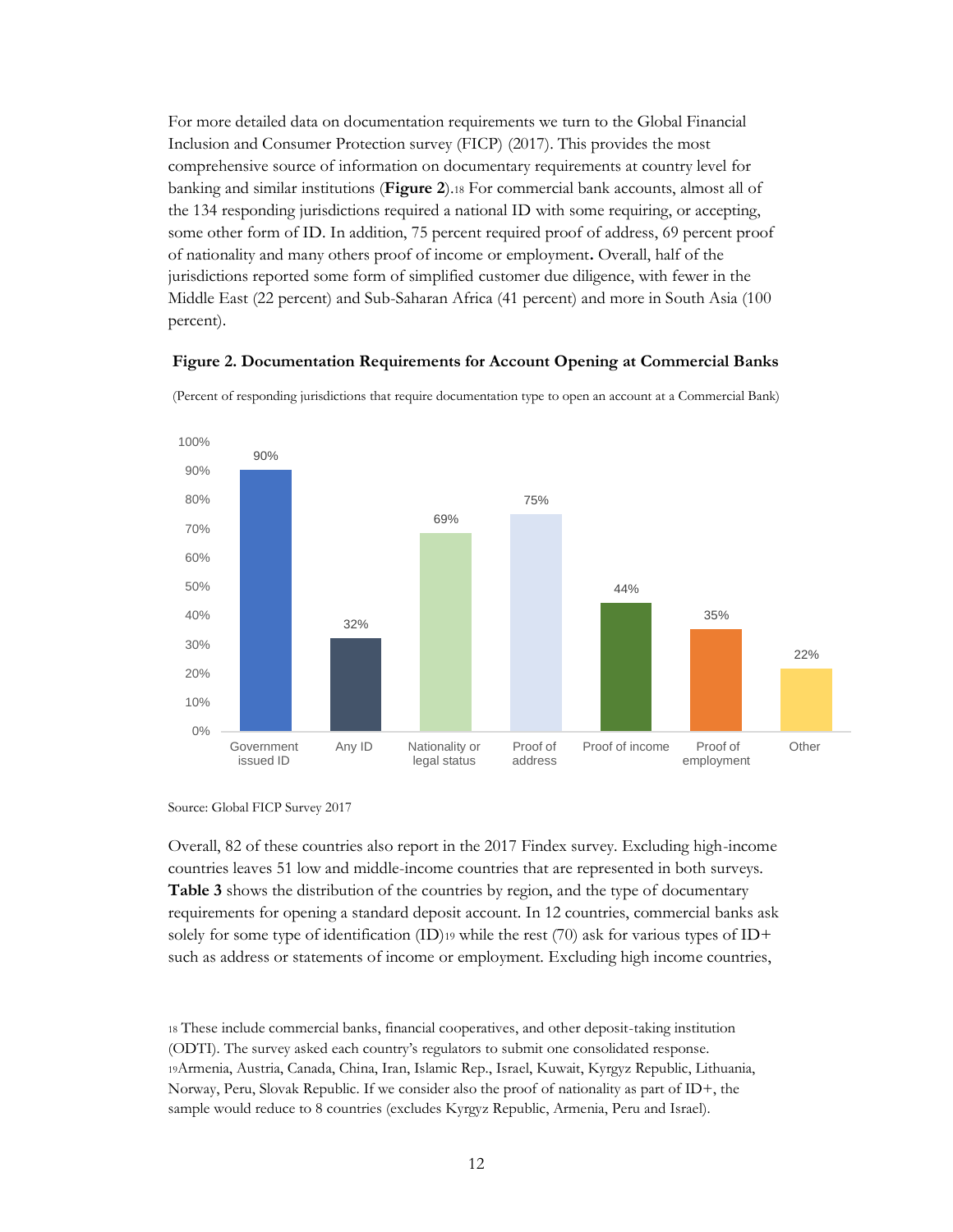the picture is similar; all but 5 of the 51 countries report that they require some type of ID+ to open an account. The following analysis will focus on these 51 countries.

|                            |                              |                     | Non-High-Income         |                     |  |
|----------------------------|------------------------------|---------------------|-------------------------|---------------------|--|
|                            | <b>All Countries</b>         |                     | Countries <sub>20</sub> |                     |  |
|                            |                              | Do they require ID+ |                         | Do they require ID+ |  |
|                            | documentation?               |                     |                         | documentation?      |  |
| Region                     | <b>Yes</b><br>N <sub>0</sub> |                     | N <sub>0</sub>          | <b>Yes</b>          |  |
| East Asia & Pacific        |                              | 10                  |                         | 5                   |  |
| Europe & Central Asia      |                              | 23                  | 2                       | 8                   |  |
| Latin America & Caribbean  |                              | 15                  |                         | 12                  |  |
| Middle East & North Africa |                              |                     |                         |                     |  |
| North America              |                              |                     |                         |                     |  |
| South Asia                 |                              |                     |                         | 5                   |  |
| Sub-Saharan Africa         |                              |                     | 11                      |                     |  |
| Total                      | 12                           | 70                  | 5                       | 46                  |  |

#### **Table 3. Countries in Findex Requiring ID+ Documentation**

Source: Global FICP Survey and Findex

Turning to simplification or tiered KYC, out of the sample of 51 countries, almost half allow simplifications/exceptions (**Table 4**). Most of these are upper-middle income countries from Latin America and the Caribbean.

| Region                     | Low-income<br>countries | Lower-middle<br>income<br>countries | Upper-middle<br>income<br>countries | Total |
|----------------------------|-------------------------|-------------------------------------|-------------------------------------|-------|
| East Asia & Pacific        |                         |                                     |                                     |       |
| Europe & Central Asia      |                         |                                     |                                     |       |
| Latin America & Caribbean  |                         |                                     |                                     |       |
| Middle East & North Africa |                         |                                     |                                     |       |
| North America              |                         |                                     |                                     |       |
| South Asia                 |                         |                                     |                                     |       |
| Sub-Saharan Africa         |                         |                                     |                                     |       |
| Total                      |                         |                                     | 14                                  | 27    |

Source: Global FICP Survey and Findex

While the most common way to simplify KYC requirements is to adopt some form of tiered KYC process where requirements and information are relaxed subject to limits on the

<sup>20</sup> This involves low, lower-middle, and upper-middle income countries according to [The World](https://datahelpdesk.worldbank.org/knowledgebase/articles/906519-world-bank-country-and-lending-groups)  [Bank's group division](https://datahelpdesk.worldbank.org/knowledgebase/articles/906519-world-bank-country-and-lending-groups)

<sup>21</sup> If a country answered "Yes" to the question "Are there simplifications or exceptions to the documentation requirements for certain types of applicants (e.g. low income) or deposit account products (e.g. small-value, low-risk transactions or basic accounts)?" according to the Global FICP Survey.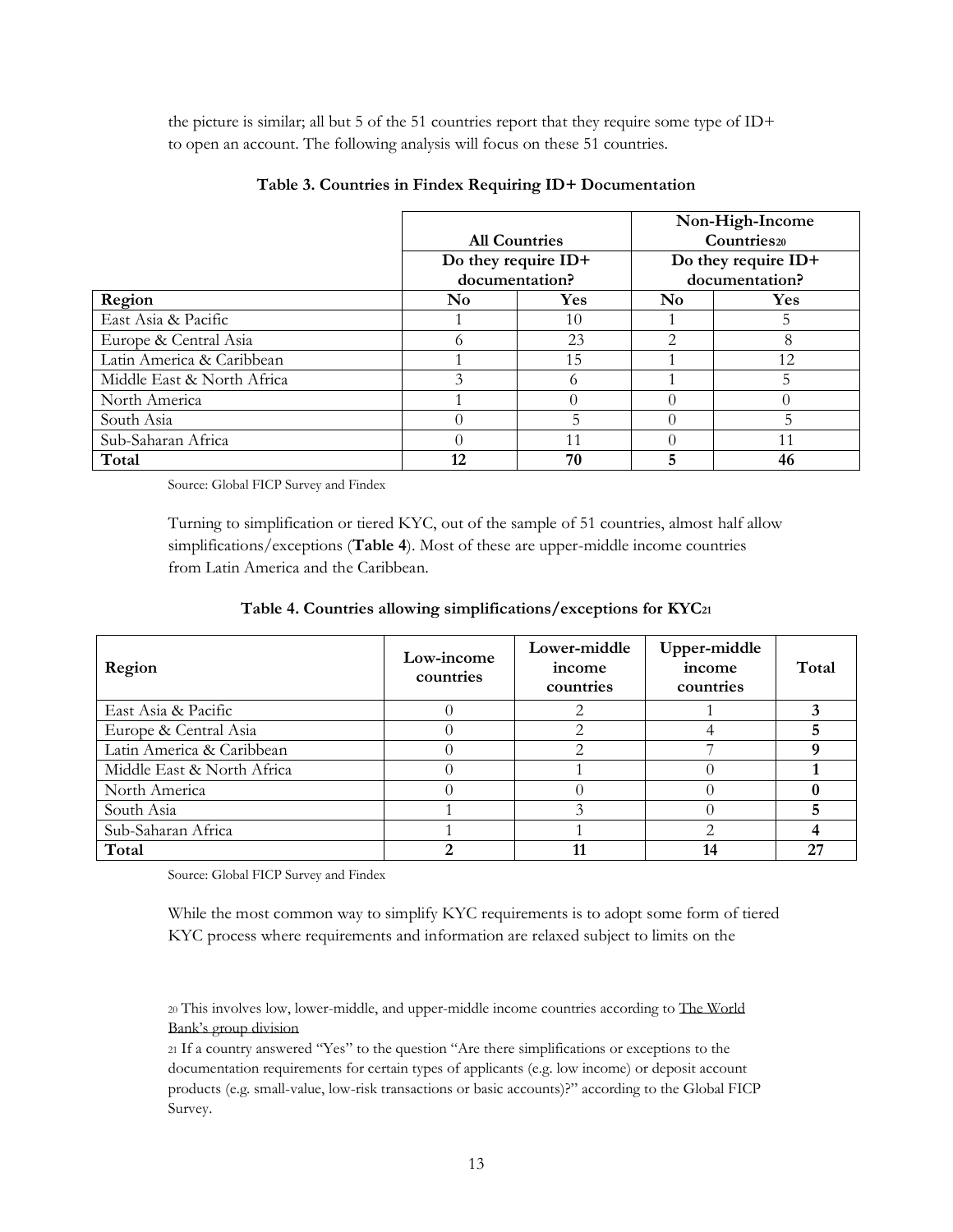balances and transactions for each type of account (GSMA, 2019), this is not the only way to simplify KYC requirements. As noted by the Global FICP Survey, some commercial banks have moved towards non-face-to-face customer due diligence and enabling electronic banking via the Internet. Nevertheless, supervisors expect that banks should take into consideration the different risks posed by new technology and design identification procedures with due regard to such risks (Basel Committee on Banking Supervision, 2001). Another possibility not listed in the survey includes reliance on third parties to conduct customer due diligence.

## <span id="page-16-1"></span><span id="page-16-0"></span>**3.1 Some Cross-Country Relationships**

**Documentation Dominance**. How serious is the documentation constraint in Findex 2017 relative to the other two "supply-side" constraints of distance and cost? In **Figure 3**, "Documentation Dominance" is defined as (the percentage of excluded people citing documentation as a constraint) divided by (the average of those citing cost and distance to bank branches as constraints). A score of more than one therefore signifies that documentation may be a more serious constraint than the other two supply-side factors. Combining this with the level of bank inclusion offers a window into the question.

This analysis highlights Myanmar, Malawi and Cambodia among others, as a cluster of countries that might face an important documentation constraint (**Annex 1** shows 2014 and 2017 Findex data for some of the countries identified in the figure). While documentary requirements are seen as more problematic than other supply-side constraints in Mauritius, its high level of financial inclusion suggests that they are not a serious problem in its relatively formalized economy. Madagascar offers an interesting counterpoint – poor, dispersed and with very low levels of financial inclusion, documentation is not seen as more of an obstacle than the other two constraints. Indeed, requirements will be seen to be modest as shown in **Figure 4**.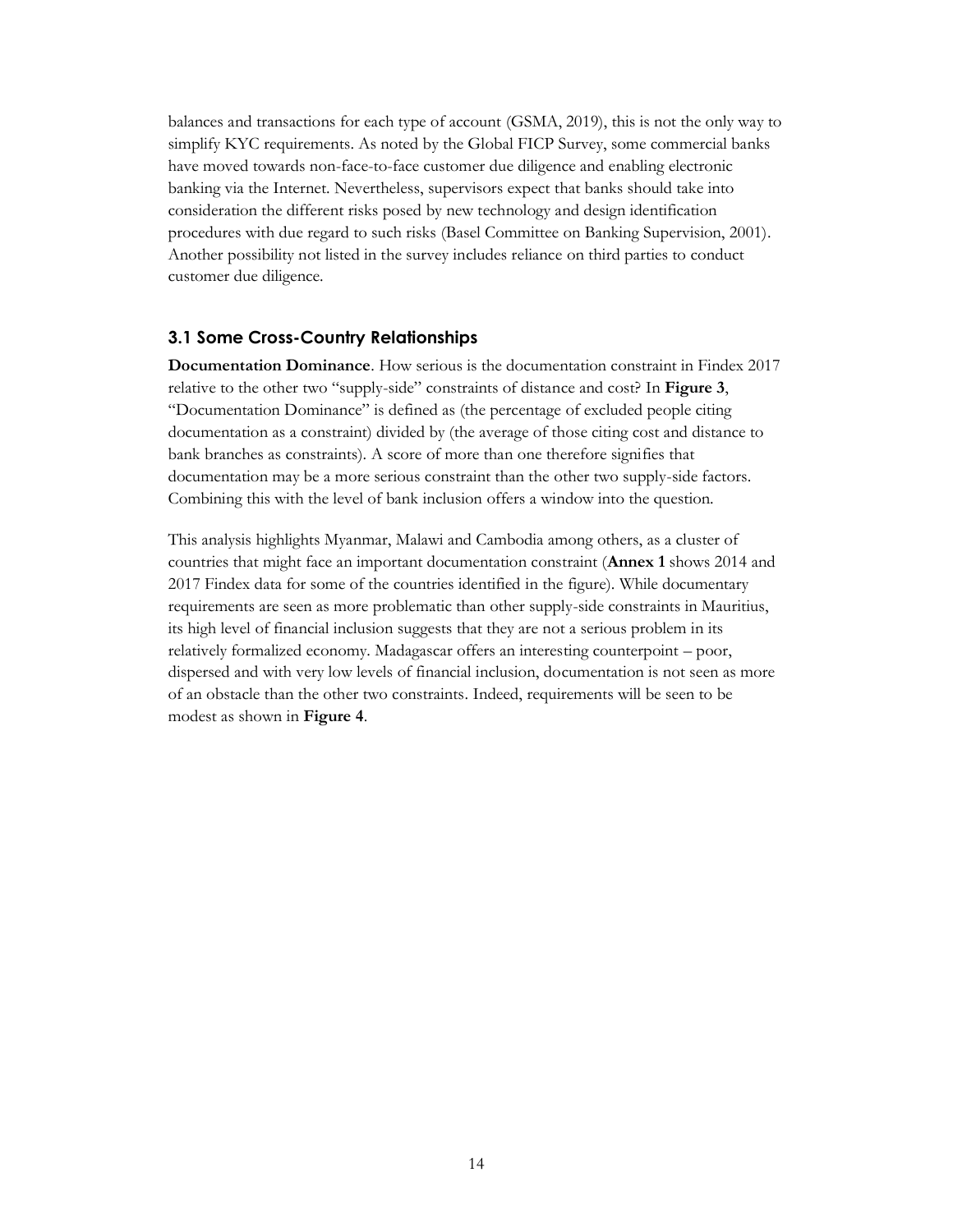**Figure 3. Dominance of Documentation Constraint and Financial Inclusion**



Source: Global FICP Survey and Findex

**Number of Documents.** We next consider the relationship between the number of different documents required at commercial banks and the level of account ownership in financial institutions (banks), as reported in the 2017 Findex survey. These numbers do not include mobile money accounts, where we have no comparable data on KYC requirements. **Figure 4** shows the scatter for the 51 countries with account ownership for people in the bottom 40 percent of the income distribution (**Annex 2** provides the same scatter for all Findex respondents). The first, striking, observation is how many countries with low levels of financial inclusion require multiple documents.<sup>22</sup> Even with inclusion rates below 40 percent, many countries require 4, 5 or more different documents. The negative correlation between the number of documents required and the level of inclusion (at -.30) provides at least some support to the proposition that countries with higher numbers of documentary requirements tend to have lower rates of bank financial inclusion.

<sup>22</sup> For this analysis, every documentation a bank requires has the same weight (is as important as the rest).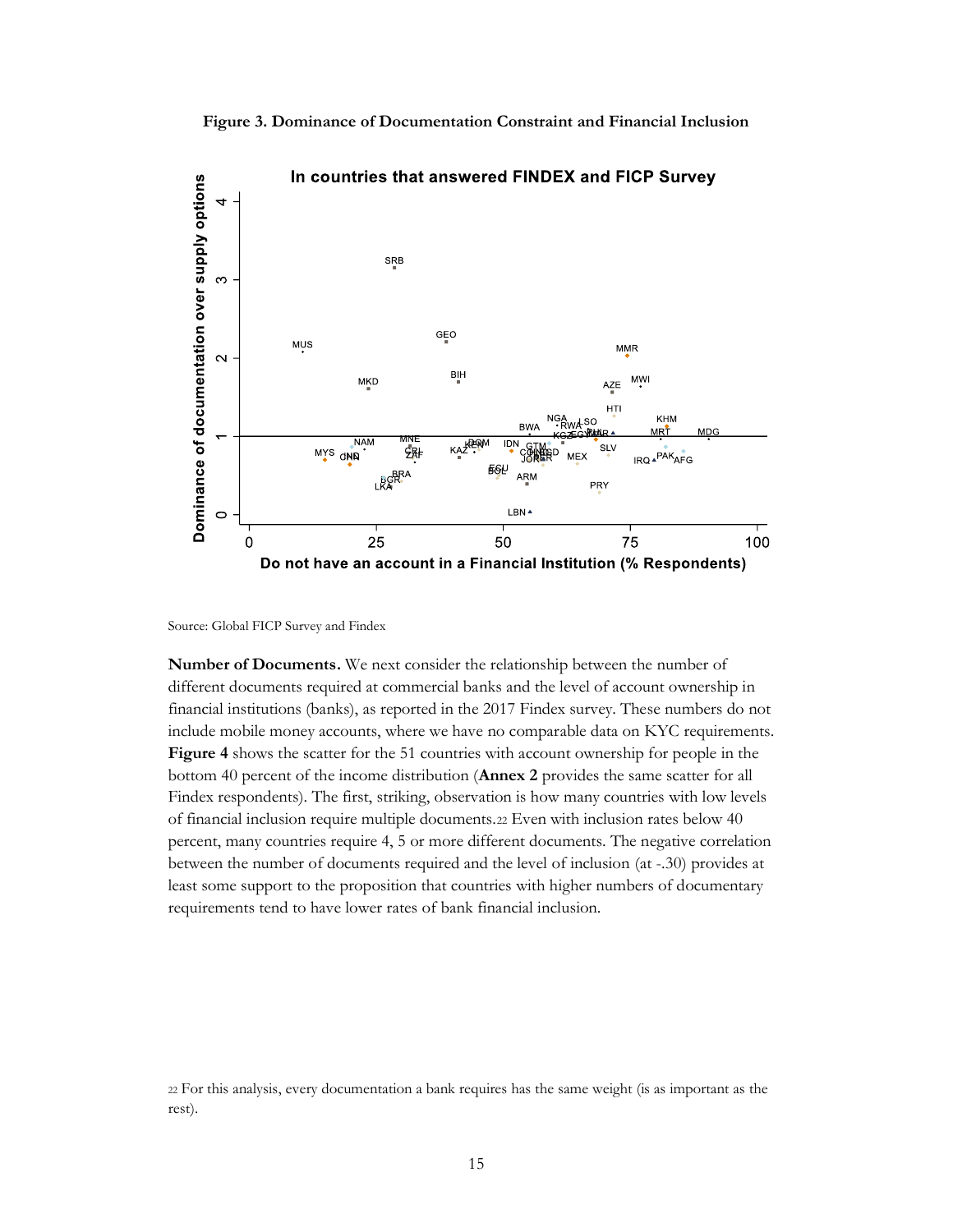



Source: Global FICP Survey and Findex

Considering outliers, in some countries such as Mauritius or Malaysia, account ownership is high even though commercial banks ask for multiple documents. This confirms that high documentation requirements need not necessarily be a binding constraint. Both countries have well-documented populations and effective ID systems, with Malaysia's MYCAD incorporating numerous credentials in addition to being an ID. Documentary requirements might not be the most binding constraint in Madagascar either, where, as previously noted, low levels of account ownership could reflect multiple factors, including remoteness and extreme poverty. However, Paraguay, the Philippines and Botswana require more documents than the average and have low rates of bank account ownership. Documentary requirements in commercial banks might be a constraint in these cases.

We also distinguish countries reporting simplified KYC requirements for commercial banks, which are labeled in red. While there is not a very clear relationship, some of the countries at the low end of the financial inclusion measure do not appear to have adopted simplified KYC. Mauritius and Indonesia do offer simplified KYC; this is then possibly another factor facilitating inclusion.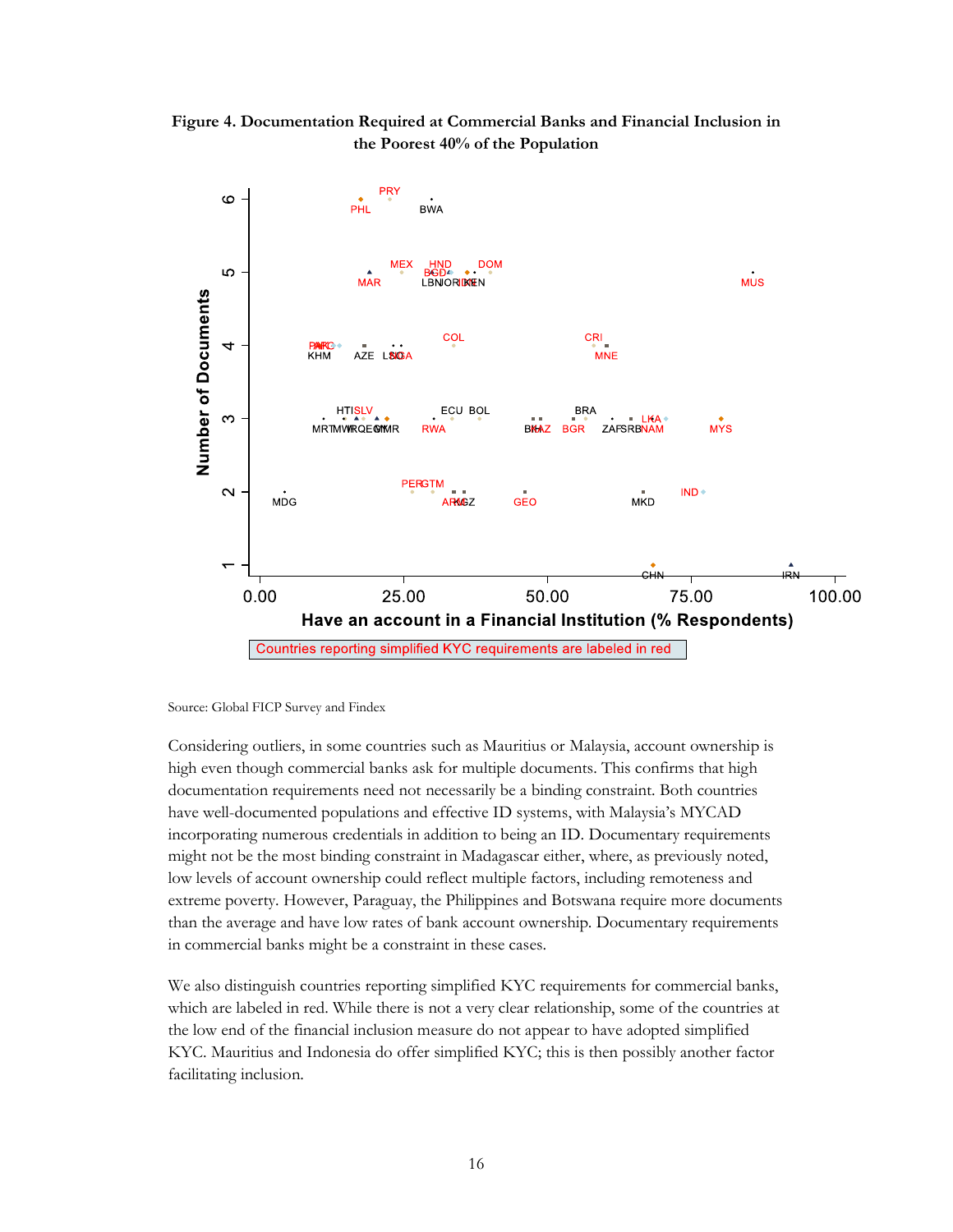## <span id="page-19-1"></span><span id="page-19-0"></span>**3.2 Distinguishing between Requirements**

Since the difficulty of obtaining each document will be country dependent, it is not obvious that every proof of ID or ID+ required by commercial banks will have the same impact across countries. If a document acts as a binding constraint for a certain jurisdiction, the severity of this constraint might reflect particular features that make it more difficult or costly for people to acquire it.

We therefore associate each requirement with a specific country characteristic, as summarized in **Table 5**. A requirement for government-issued ID is reasonably assessed against the coverage of the ID system. Proof of address, income or employment is reasonably judged against the criterion of informality. Not all the countries in the sample have the information for all the indicators, which further limits the number of countries.

| Documents                       | <b>Possible Indicator</b>                                   |
|---------------------------------|-------------------------------------------------------------|
| Government issued ID (A)        |                                                             |
| Any ID $(B)$                    | National Identity Card Ownership                            |
| Nationality or legal status (C) |                                                             |
| Proof of address (D)            |                                                             |
| Proof of income (E)             | Employment outside the formal sector<br>or Informality Rate |

## **Table 5. Document required to open a deposit account and socioeconomic indicators**

Sources: Identity card ownership Findex 2017; Informality rate ILO

Proof of employment (F)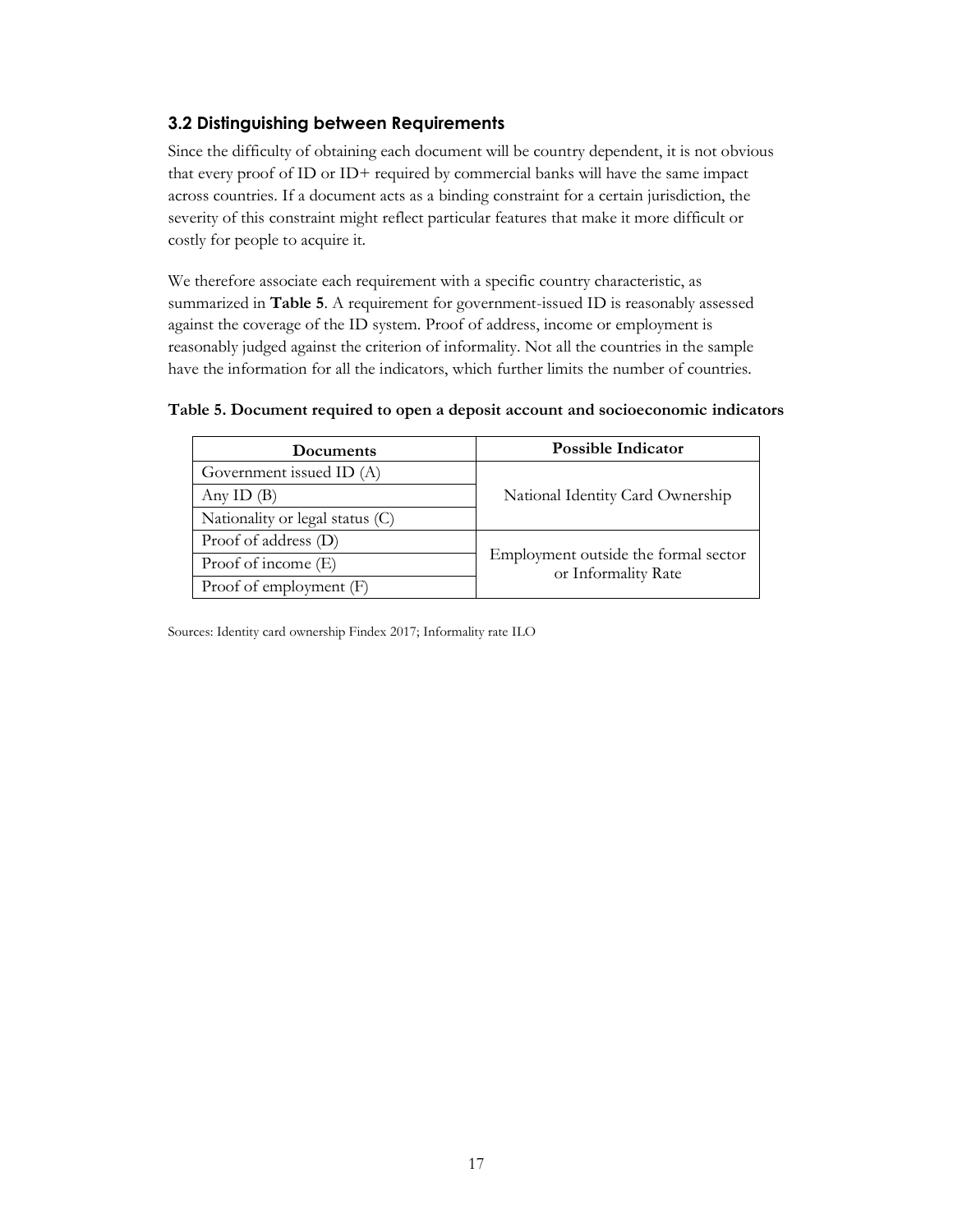**Identification Documents**. **Figure 5** associates the proportion of respondents that have an account in a financial institution with the proportion of the population with national identity cards as reported by Findex 2017, for countries that report that an ID card is needed to open a deposit account. With the exception of two countries the rest of the sample have quite high ID coverage23 so that the number of people who respond negatively to the question of whether they hold a national ID is generally far smaller than the number who do not have a bank account. Most countries are far above the 45-degree line, along which the percentages of those with an ID and account would be similar. This confirms that requiring an ID card might exclude certain groups but on its own is not likely to be the main or binding constraint for most people.





Source: Global FICP Survey and Findex

<sup>23</sup> Considering the two outliers, at the time of the survey Malawi had no National ID system but has since rolled one out; some 36 percent of those without a bank account cited lack of documentation as a barrier. In contrast, although Findex shows low National ID coverage in Armenia, only 8 percent of those without a bank account cite documentation as a barrier.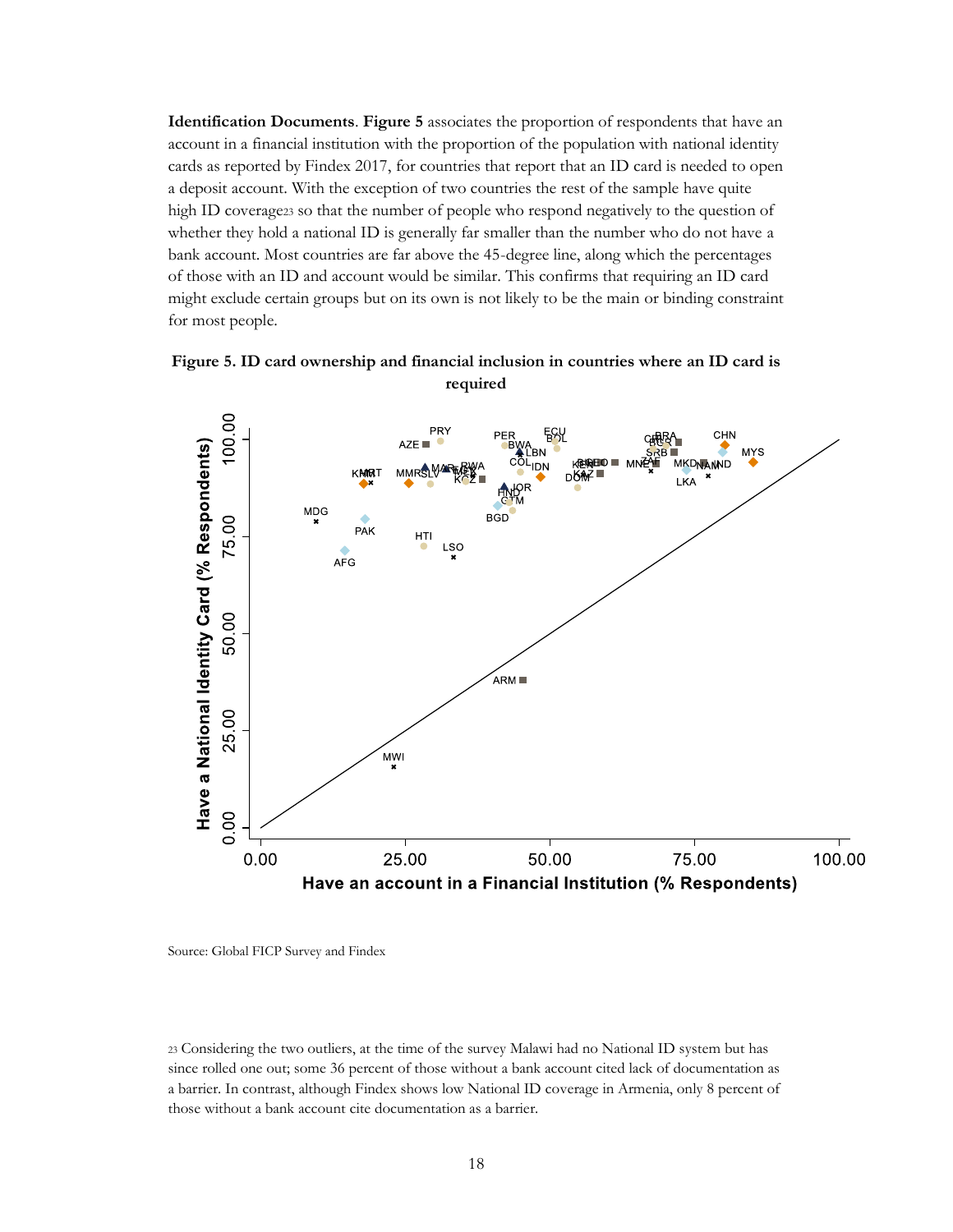**Proof of Address.** Proof of address has been identified as perhaps even a more severe challenge than proof of income for poor people (FATF, 2017); it certainly is a more pervasive requirement. Proof of address is more likely to be a problem in countries that are highly informalized, where many people live "off the grid" and where there is a large migratory population. For three groups of countries, **Figure 6** shows the distribution (mean, interquartile range and range) of the percentages of respondents owning a bank account, overall and among the poorest 40 percent.

- i. Proof of address is not required. *Examples within this group are Iran, China or Pakistan*
- ii. Proof of address is required but the country has provisions for simplified KYC. *Examples within this group are Afghanistan, Mauritius, Indonesia*
- iii. Proof of address is required and there is no simplified KYC. *Examples within this group are Botswana, Egypt, or Lesotho*

While there is a wide spread, countries that require proof of physical address but do not offer any type of simplified KYC have lower rates of bank account ownership, on average, than countries in the other two groups. The picture is similar when only the poorest 40 percent of the population is considered. This provides some empirical support to the proposition that requiring proof of address can be a binding constraint in some situations



## **Figure 6. Proof of address and financial inclusion**

We do not know how many countries require proof of address for mobile money accounts, but some apparently do. According to AFI (2019), "the physical proof of address remains an entrenched KYC requirement for institutions when onboarding: the persistence of this requirement is particularly harmful when requested by financial institutions to open nontraditional digital accounts." However, many do not: as an example, the same report notes

Source: Global FICP Survey and Findex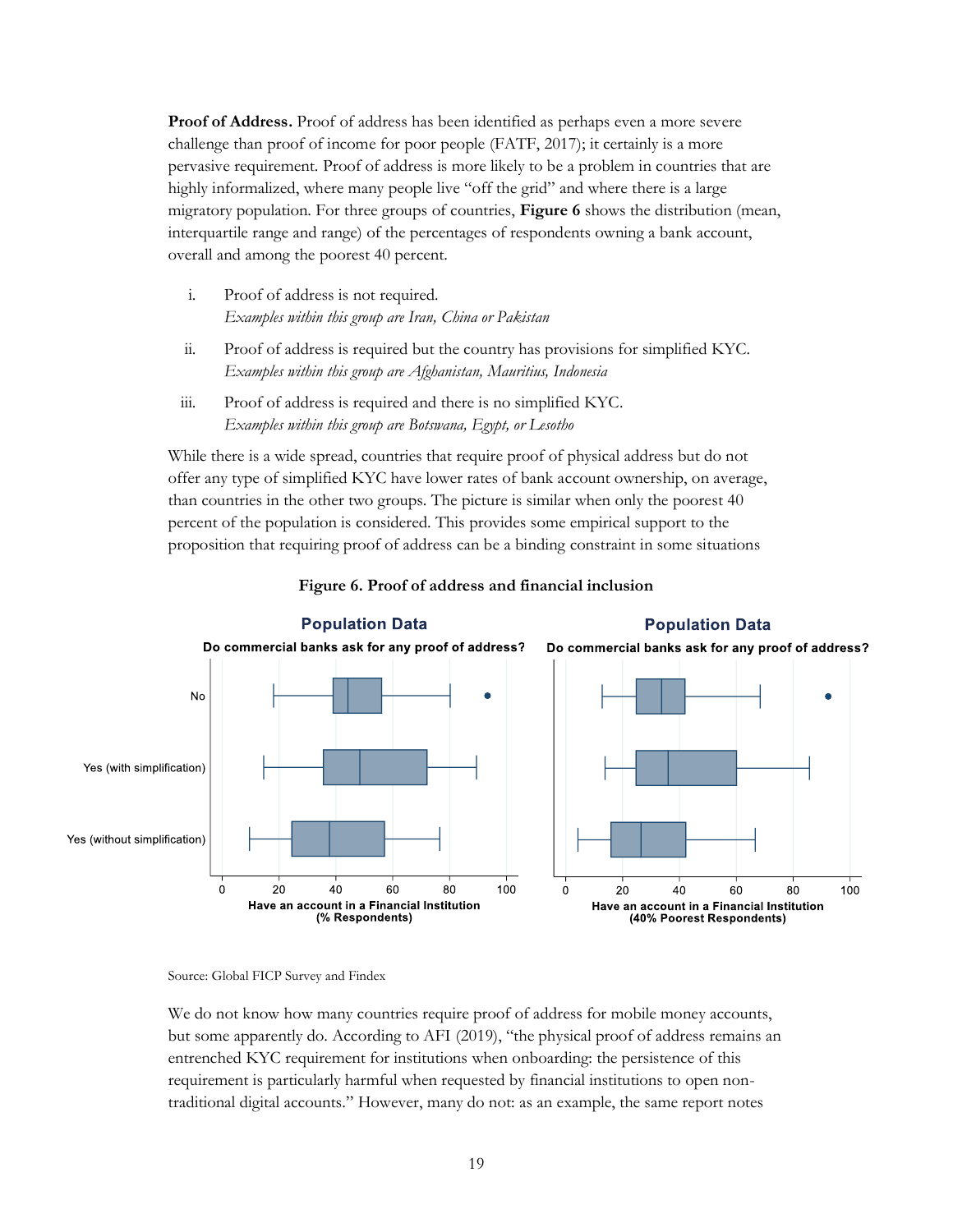that the Council for Financial Activities Control (CFAC) in Brazil does not explicitly require proof of address from MNO providers of financial services.

**Proof of Income or Employment. Figure 7** relates the proportion of respondents owning a bank account to the proportion of the population working outside the formal sector<sup>24</sup> for countries where banks require proofs of income or employment. Several countries with very high rates of informality require proof of income or employment to open a bank account; this could then be a binding constraint in such countries. As expected, there is also a clear negative correlation (-0.7) between the variables.<sup>25</sup>





Source: Global FICP Survey, Findex and ILO

<sup>24</sup> Defined as the number of people in informal employment outside the formal sector divided by total employment. For more information visit: [https://www.ilo.org/ilostat](https://www.ilo.org/ilostat-files/Documents/description_IFL_EN.pdf)[files/Documents/description\\_IFL\\_EN.pdf](https://www.ilo.org/ilostat-files/Documents/description_IFL_EN.pdf)

<sup>25</sup> There is also a negative correlation in countries not requiring proof of income and employment. A test of whether the effect is stronger in countries that do require proofs of income and employment finds the expected negative sign, but the coefficient is not significant, possibly due to the limited number of observations.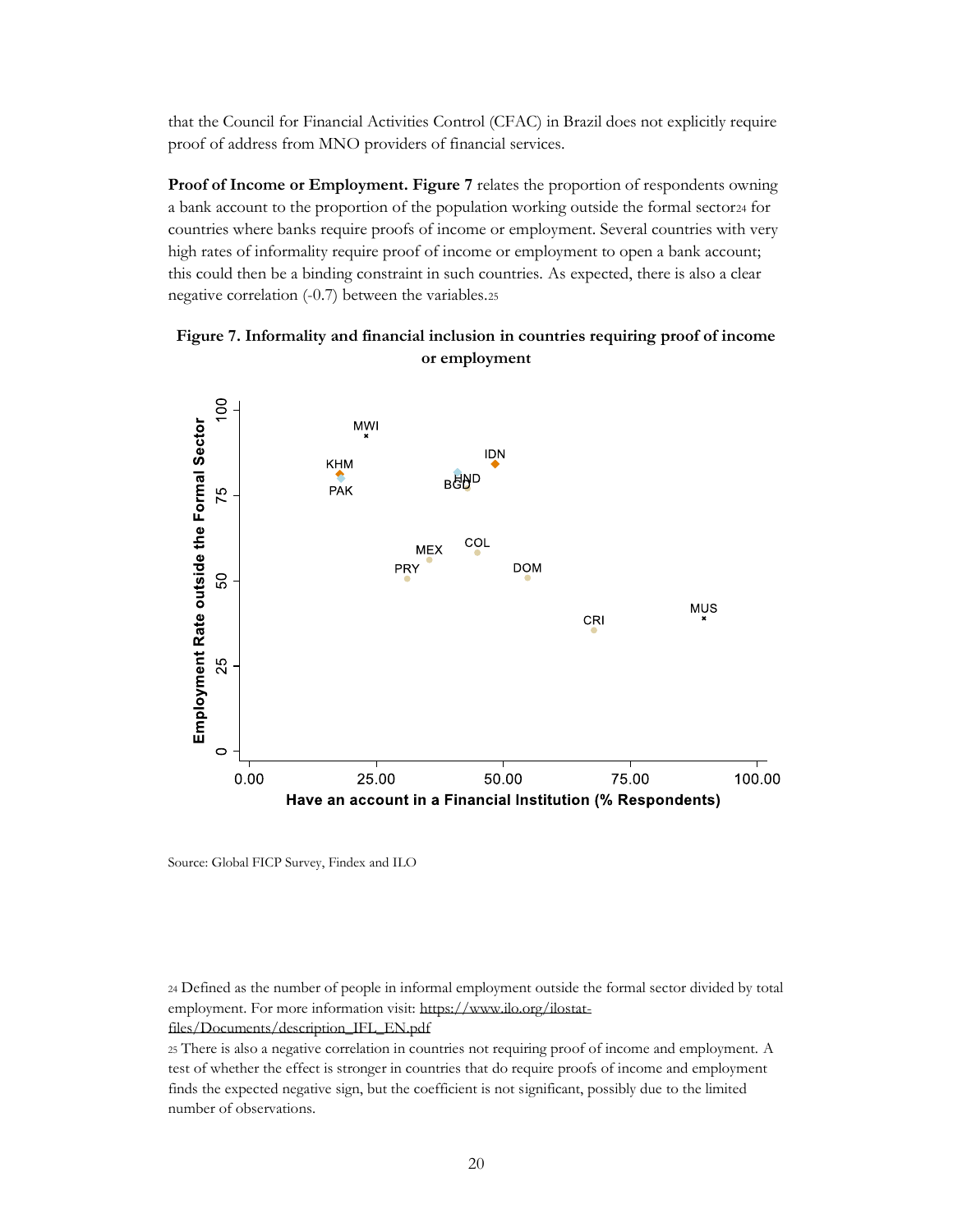#### <span id="page-23-1"></span><span id="page-23-0"></span>**3.3 The Picture for Mobile Money26**

The lack of a cross-country dataset on the documentary requirements for mobile money accounts limits our ability to carry out a similar analysis for this form of financial inclusion. However, we know that, in general, KYC requirements for SIMs and mobile money are less demanding than those for for full bank accounts. Further research would be needed to completely understand how mobile money and KYC requirements relate to each other.

One powerful relationship, shown by GSMA (2019), is that between mobile penetration (as measured by the estimated number of unique subscribers) and the coverage of the ID system across African countries (**Figure 8**). While there can be several factors behind this relationship, it does suggest that lack of ID could be a factor constraining mobile coverage in some cases. However, SIM coverage is generally higher than mobile money coverage, in most cases by a substantial margin. This suggests that other constraints may be relevant, including, as previously discussed, the basic question of whether non-banks are permitted to offer mobile money services.

<sup>26</sup> For this section, mobile subscription and mobile penetration are considered as different definitions. The latter represents the number of registered populations, while the former is the number of SIM cards (one person may carry more than one SIM card).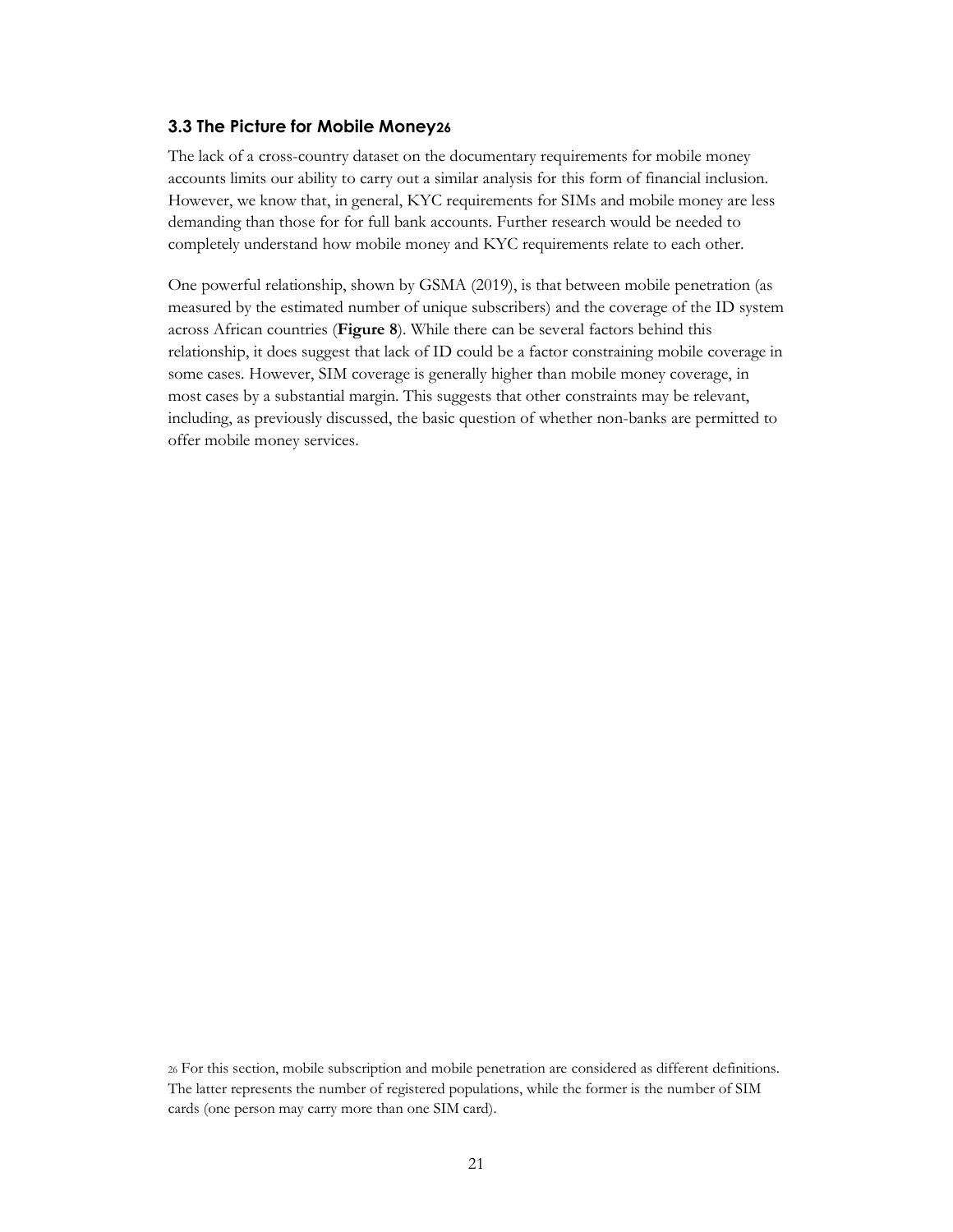



Source: GSMA (2019)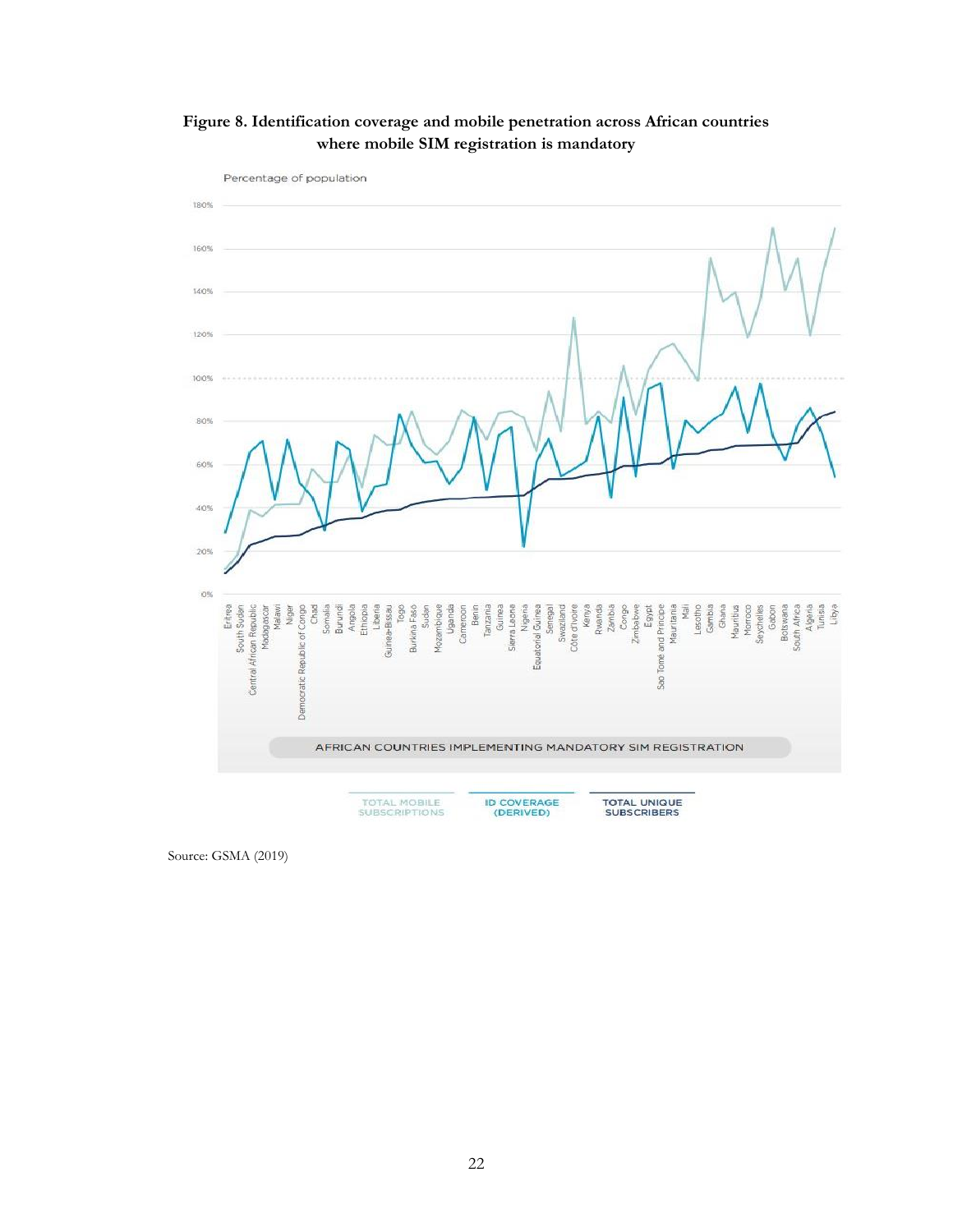## <span id="page-25-1"></span><span id="page-25-0"></span>**4. Conclusion and Policy Suggestions**

This paper has tried to approach the problem of determining when documentation requirements might be a critical or a binding constraint to financial inclusion. It distinguishes two main categories of requirements: evidence of identity (termed ID) and evidence of a range of other attributes, such as address and employment (termed ID+). It also distinguishes three financial market segments: regular bank accounts; restricted bank accounts issued under less restrictive tiered KYC requirements, and mobile money. While the use of various indices and metrics cannot definitively determine how serious documentation requirements might be in a particular country, they can at least offer some suggestive guidance as well as a framework to help analysis of the question.

From the Findex Survey, the Global FICP Survey, and the findings of FATF (2017), it is clear that documentary KYC requirements can represent a quite serious constraint for many people. Requirements often go beyond an ID to include proofs of address, legal status, income or employment. Such ID+ may be a more serious problem than ID, depending on the country conditions. The likelihood that a typical person, or a typical poor person, will have such documentation will be country-dependent, but our analysis confirms that full documentation requirements may be serious constraints in many countries, especially those characterized by high rates of informality. Some countries with high levels of informality and low levels of financial inclusion require multiple documents to open a bank account. This is itself is of concern, and perhaps more striking than the modest correlations between high documentary requirements and low financial inclusion. Obtaining proofs of address or income may be especially difficult for people at the low end of the income spectrum. One example, suggested by several indicators, is the case of the Philippines **(Box 2).** 

Bringing together the characteristics of countries and their regulatory requirements, as we have sought to do in this paper, therefore provides a first approach towards understanding when documentary requirements are likely to pose a binding constraint to financial inclusion for many people.

Any country assessment would need to also understand whether steps had been taken to mitigate the problem by enabling two additional market segments for financial services. One approach has been to permit restricted accounts with tiered, risk-based, KYC in line with the recommendations of FATF (2012), but this is still a work in progress. It seems that banks still tend to demand a range of documentation to open accounts, perhaps because of a riskaverse interpretation of regulation and perhaps for other reasons related to their business model.

A second option has been to license MNOs or other non-bank entities to offer mobile money accounts with less stringent KYC requirements than for bank accounts. Mobile phone ownership has grown rapidly in many countries together with the estimated number of unique SIM holders, mobile money has taken off in a big way in only a limited number of countries. The reasons probably go beyond documentation requirements, to include permission for MNOs or other non-banks to provide financial services to their customers without requiring them to become licensed as banks.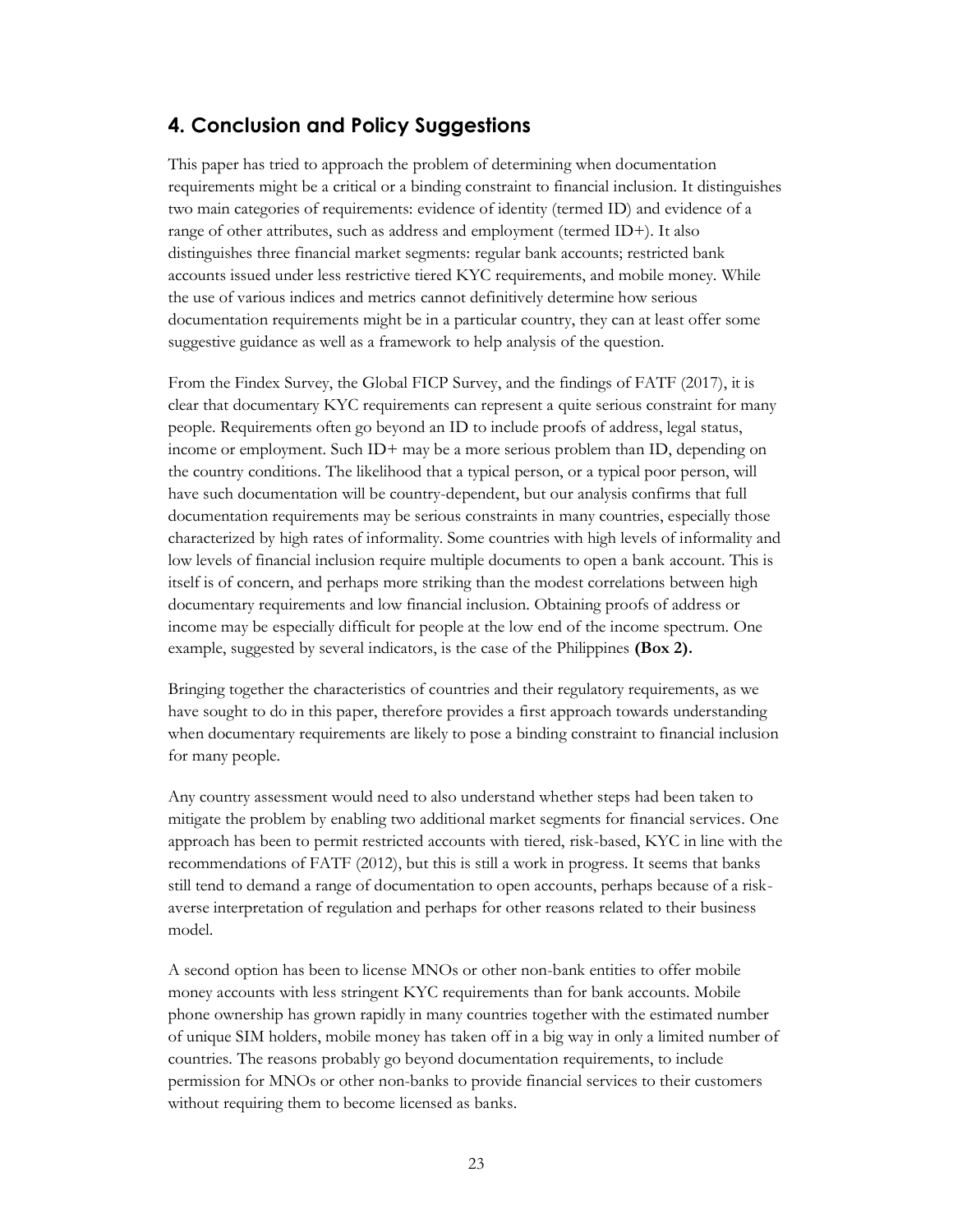## **Box 2. The Philippines**

Findex 2017 estimates financial inclusion in the Philippines at only 34%. Some 45% of adults who do not possess a bank account cite lack of documentation as a reason; with a Findex Documentation Dominance score of 0.96, documentation is about as much as much of a barrier as distance or cost. Commercial banks are required to ask for ID and for extensive ID+. The country does not yet have a widely held national ID, yet, according to the National Baseline Survey on Financial Inclusion (Bangko Sentral ng Pilipinas, 2015), some form of ID is required for some 94% of the transactions surveyed.  $ID+$  includes up to six pieces of evidence (Figure 4), a formidable requirement in a country with considerable informality. Estimates from the Asian Development Bank indicate that KYC processes can cost between 5 to 10 USD per person (2018) and that verifying someone's credentials can take up to 2 to 4 weeks (2017).

Fortunately, policymakers are encouraging the implementation of a National ID Strategy (PhilSys). According to the same ADB study, benefits are substantial: "*comparing the cost and benefits, there are significant net benefits – with a net present value* (NPV) of US\$517 million – *that should encourage financial institutions to adopt the digital national ID as a priority*". Stronger ID could also enable regulators to streamline ID+ requirements.

Looking to the future, there seem to be four approaches to ease the problem.

- **Reinforce risk-based KYC.** From our sample, around 50 percent of countries offer some form of simplification, and our analysis suggests that this might have a favorable impact on financial inclusion. However, it does not seem that, as now applied and interpreted, risk-based KYC is fully applied, an adverse result for FATF because of the greater risk of harmful transactions on the unregulated financial markets. As argued by Pisa and Woodsome (2019), FATF should require assessors to encourage the use of simplified due diligence measures unless there is good reason not to and should explicitly justify cases where risks are too high or regulatory capacity too low to do so. Perhaps each year FATF should offer a public commendation to country regulators who have applied risk-based KYC in an effective way. This would help to balance out the perception that stricter is always better, and also create a body of case practice. Building on studies like de Koker and Symington (2011), more research is also needed to understand actual bank behavior and the motivation behind it.
- **Draw on the evolving experience with mobile money to create recommended regulatory practices to unleash the power of competition at the base of the financial pyramid.** This could be an extension of the risk-based approach already endorsed by FATF. FATF could play a powerful role in encouraging regulators to take advantage of risk-based KYC by licensing non-banks to offer a range of services, subject, of course, to appropriate prudential requirements (trust accounts held with banks) and supervision.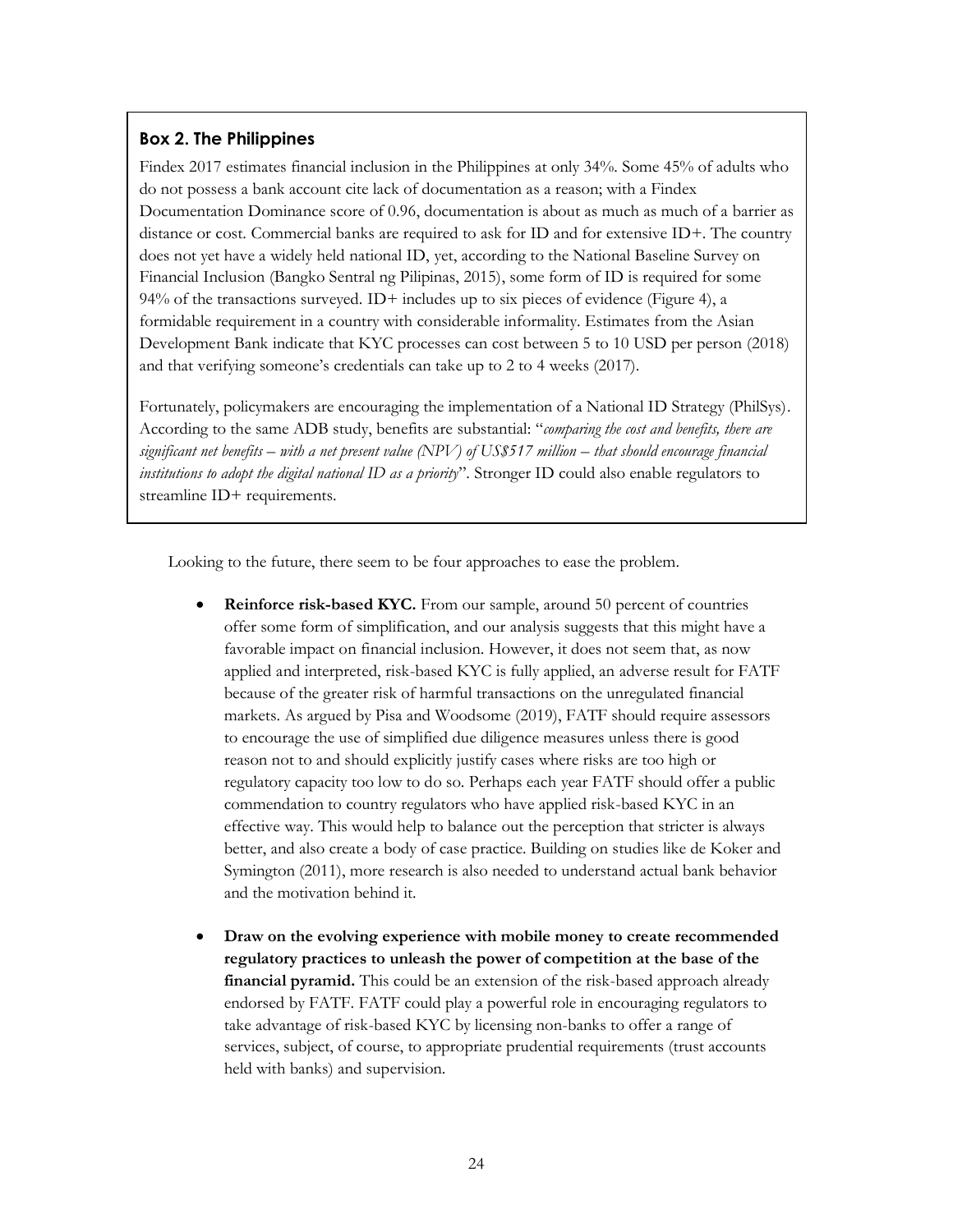Take advantage of new technology in two ways to further ease KYC documentary requirements while still maintaining AML/CFT controls:

• **To simplify KYC, shift from weak identifiers like proof of address to more robust ID-based identification in the many countries that are implementing**  such systems. This follows the observation of FATF 2017 that many countries have not exploited the improvements in their ID systems, including through the use of digital biometrics, to ease up on other requirements. India offers an outstanding example with the use of Aadhaar to provide e-KYC; Peru offers another case of a country that does not require documentation beyond that provided by its ID system **(Box 3)**.

## **Box 3. Peru**

According to the Registro Nacional de Identificación y Estado Civil (RENIEC) (2018), almost every Peruvian possesses an ID (99.2%); Findex estimates 98 percent do. Per the FICP Survey, commercial banks require a government issued ID to open an account but no ID+. Peru also has effective online means to verify the ID card with RENIEC and to authenticate biometrically, if required. For banks, these services have costs, but they are relatively modest.

Still, according to Findex, only 43% of Peruvian adults possess a bank account in a financial institution. While 29% of those without an account cited a documentation constraint, this was far below the percentage who cited cost (59 percent) and less than those who cited distance (31 percent) resulting in a Documentation Dominance score of only 0.63. Mobile money services are not yet highly used by the Peruvian population, but account openings "can be purely electronic, and IDs can be checked subsequently to the account being opened" (World Bank, 2014)

On face value, identification requirements are therefore not likely to be a binding constraint in Peru. A demand-side assessment by the Superintendence of Banking, Insurance and Private Pension Fund Administrators of Peru (SBS) (2017) finds that it is mentioned as a major constraint by only 4% of respondents, while the perspective of usage and/or awareness was cited by more than 30%. The question then arises of how to interpret the 29% estimate of Findex; this could reflect lack of awareness, or the practice of banks rather than regulatory requirements. Further research would be needed to resolve these differences.

• **Shift from customer documentation requirements to the analysis of transactional data.** With financial accounts linked to unique ID numbers, digital technology enables an integrated view of clients across all of their accounts, and real-time monitoring of all financial flows, including through the use of AI to spot suspicious patterns of activity. New digital technology offers the potential to combine biometrics with behavioral characteristics. This will provide much stronger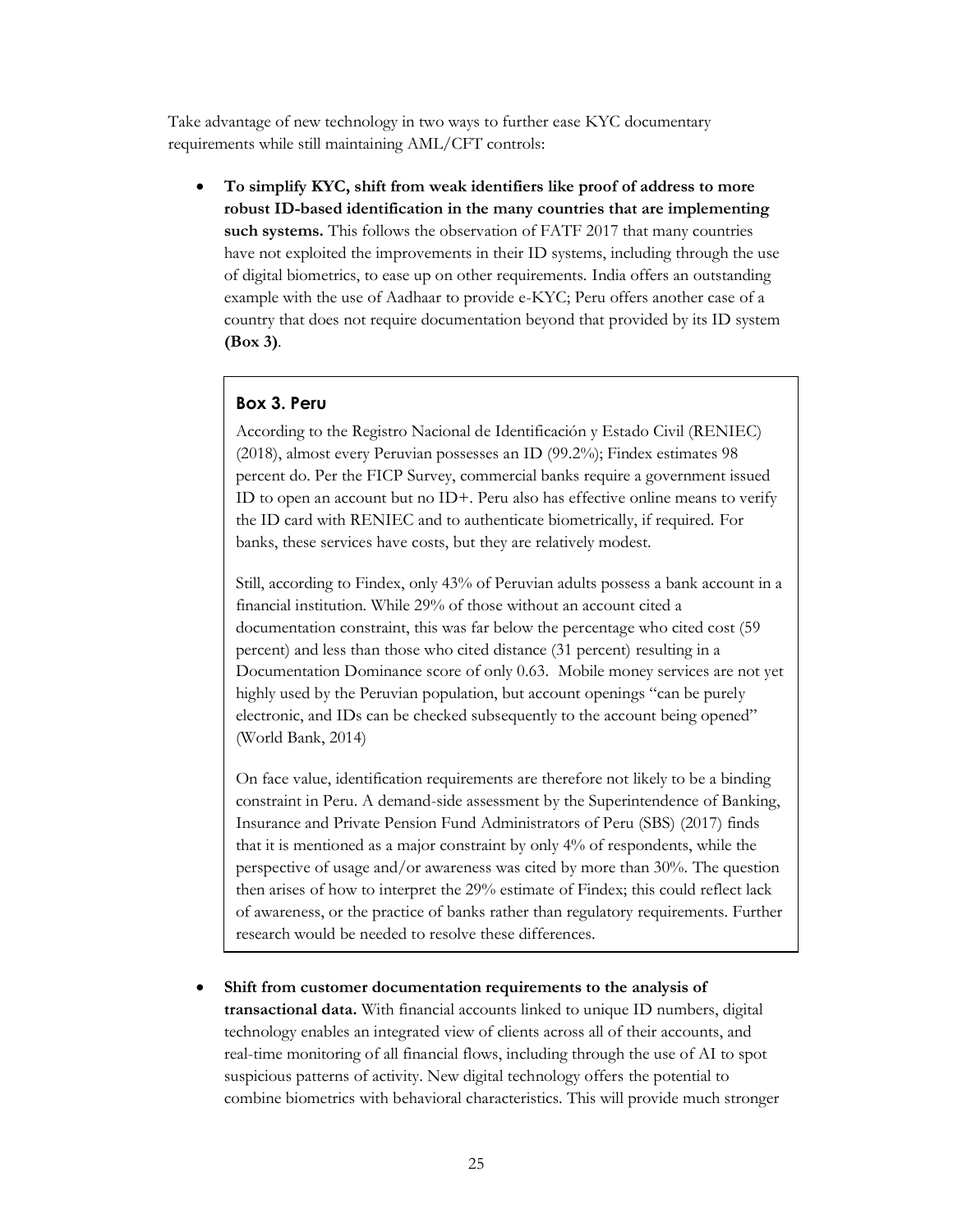KYC than in a world where identification occurs intermittently. By using customer data, verification of identity can occur continuously.<sup>27</sup> Individual banks are already monitoring flows actively, using receipts and payments data to create a picture of their customers with a view to tailoring lending and other services to their needs. Regulators would of course need to ensure transparency and data protection in the process, as well as maintaining privacy and commercial confidentiality. Nevertheless, in the vast majority of cases it should be possible to flag patterns of suspicious transactions without violating the confidentiality of clients.

<sup>27</sup> Cooper, Rusare, van der Linden and Ferreira (2018)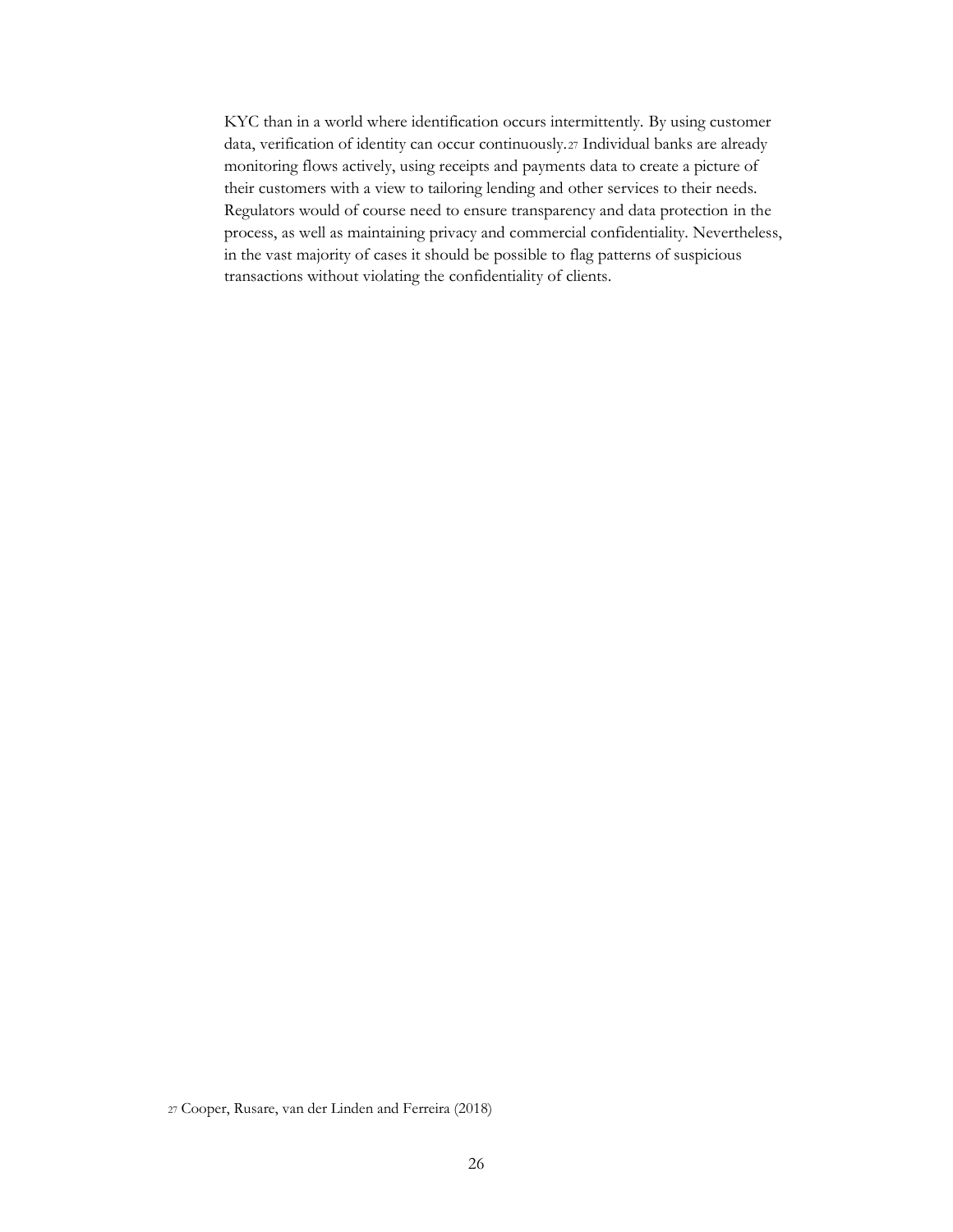## <span id="page-29-1"></span><span id="page-29-0"></span>**References**

- Alliance for Financial Inclusion (AFI). (2019). KYC Innovations, Financial Inclusion and Integrity in Selected AFI Member Countries. Kuala Lumpur: AFI.
- Asian Development Bank. (2017). Accelerating Financial Inclusion in South-East Asia with Digital Finance. Manila: Asian Development Bank.
- Asian Development Bank. (2018). Financial Inclusion Framework Strengthening Digital National Identification for Financial Inclusion: Final Report. Manila: Asian Development Bank.
- Bangko Sentral ng Pilipinas. (2015). National Baseline Survey on Financial Inclusion. Manila: Bangko Sentral ng Pilipinas.
- Basel Committee on Banking Supervision. (2001). Customer due diligence for banks. Basel: Bank for International Settlements.
- CGAP. (2011). CGAP G2P Research Project: Colombia Country Report. Washington DC: CGAP.
- Cooper, B., Rusare, M., van der Linden, A., and Ferreira, M. (2018). Biometrics and financial inclusion: A roadmap for implementing biometric identity systems in sub-Saharan Africa. CENFRI, Belville, South Africa. March. [https://cenfri.org/wp](https://cenfri.org/wp-content/uploads/2018/03/Biometrics-and-financial-inclusion_Cenfri-FSDA_March-2018-2.pdf)[content/uploads/2018/03/Biometrics-and-financial-inclusion\\_Cenfri-FSDA\\_March-](https://cenfri.org/wp-content/uploads/2018/03/Biometrics-and-financial-inclusion_Cenfri-FSDA_March-2018-2.pdf)[2018-2.pdf](https://cenfri.org/wp-content/uploads/2018/03/Biometrics-and-financial-inclusion_Cenfri-FSDA_March-2018-2.pdf)
- De Koker, L. and Symington, J. (2011). Conservative compliance Behaviour: Drivers of conservative compliance responses in the South African financial services industry. Finmark Trust, August. [https://cenfri.org/wp](https://cenfri.org/wp-content/uploads/2011/12/Conservative-compliance-behaviour_FinMark-Trust_August-2011.pdf)[content/uploads/2011/12/Conservative-compliance-behaviour\\_FinMark-](https://cenfri.org/wp-content/uploads/2011/12/Conservative-compliance-behaviour_FinMark-Trust_August-2011.pdf)

[Trust\\_August-2011.pdf](https://cenfri.org/wp-content/uploads/2011/12/Conservative-compliance-behaviour_FinMark-Trust_August-2011.pdf)

- Demirgüç-Kunt, A., Klapper, L., Singer, D., Ansar, S., & Hess, J. (2018). The Global Findex Database 2017: Measuring Financial Inclusion and the Fintech Revolution. Washington DC: World Bank.
- Elliehausen, G. (1998). The cost of banking regulation: A review of the evidence. Federal Reserve Bulletin, 84(4): 252-253.
- FATF. (2012). International Standards on Combating Money Laundering and the Financing of Terrorism & Proliferation: The FATF Recommendations. Paris: FATF.
- FATF. (2013). Methodology for Assessing Compliance with the FATF Recommendations and the Effectiveness of AML/CFT System. Paris: FATF.
- FATF. (2017). FATF Guidance: Anti-Money Laundering and Terrorist Financing Measures and Financial Inclusion, with a supplement on Customer Due Diligence. Paris: FATF.
- Ferreira, M., van der Linden, A., & Cooper, B. (2018, December 4). Proof of Address must fall. Retrieved from CENFRI: https://cenfri.org/blog/proof-of-address-must-fall/
- Financial Times. (2015, April 17). HSBC Wrestles with Soaring Costs of Compliance. Retrieved from Financial Times: [www.ft.com/cms/s/0/0e3f0760-1bef-11e4-9666-](http://www.ft.com/cms/s/0/0e3f0760-1bef-11e4-9666-)
- Gelb, A. (2016). Balancing Financial Integrity with Financial Inclusion: The Risk-Based Approach to "Know Your Customer" CGD Policy Paper 74. Washington DC: Center for Global Development.
- Gelb, A., & Metz, A. (2018). Identification Revolution: Can Digital ID be Harnessed for Development? Washington DC: Center for Global Development.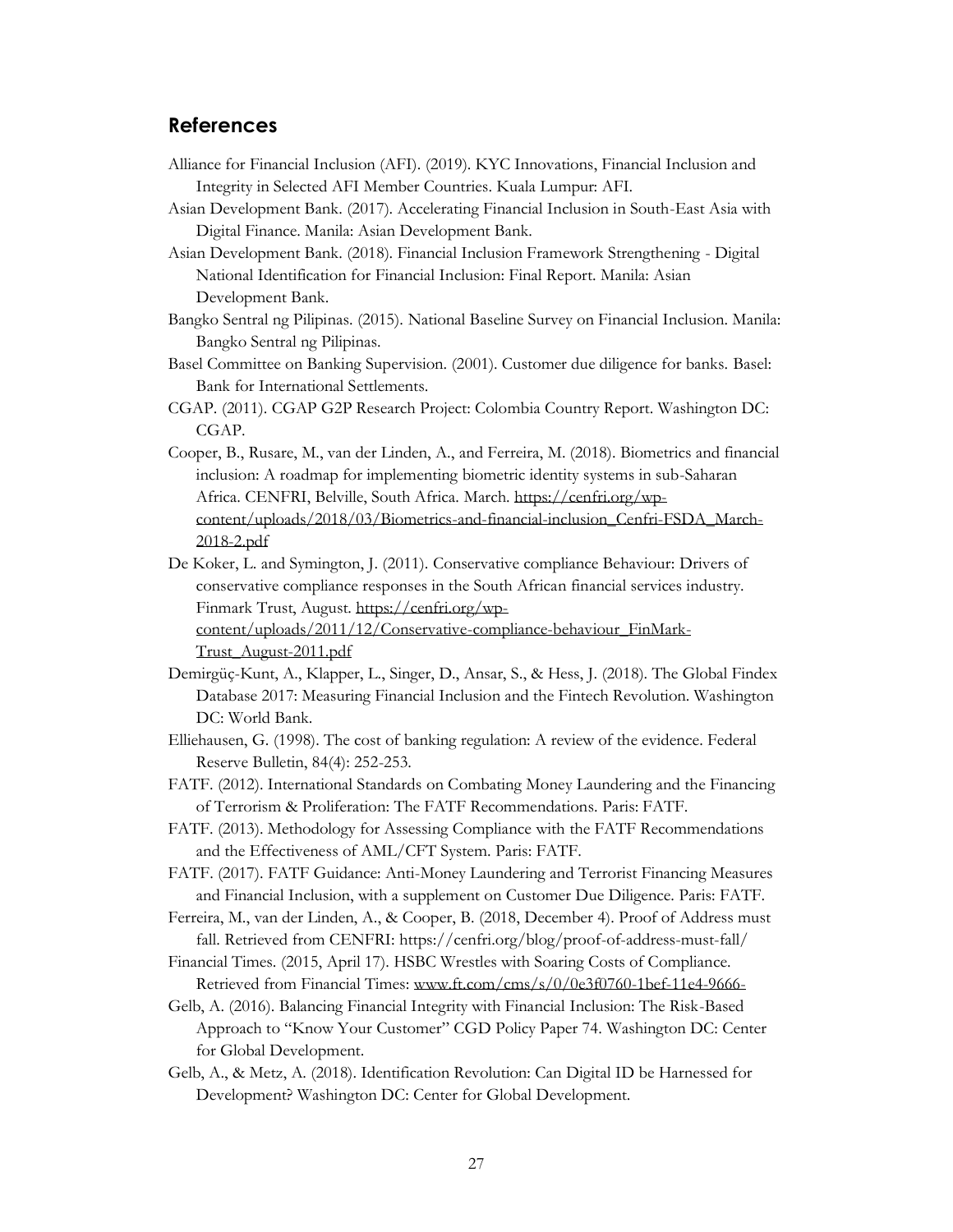- Global Partnership for Financial Inclusion. (2011). Mexico's engagement with the standard setting bodies and the implications for financial inclusion. Bangkok: Alliance for Financial Inclusion (AFI).
- GSMA. (2018). Access to Mobile Services and Proof-of-Identity: Global policy trends, dependencies and risks. London: GSM Association.
- GSMA. (2019). Access to Mobile Services and Proof of Identity 2019: Assessing the impact on digital and financial inclusion. London: GSM Association.
- GSMA. (2019). Overcoming the Know Your Customer hurdle: Innovative solutions for the mobile money sector. London: GSM Association.
- Haber, S., & Mussachio, A. (2013). These are the good old days: foreign entry and the Mexican banking system. National Bureau of Economic Research.
- Hardy, D. (2006). Regulatory Capture in Banking. Washington, DC: International Monetary Fund.
- Identification for Development (ID4D). (2019). Identity Authentication and Verification Fees: Overview of Current Practices. Washington, DC: World Bank Group.
- KPMG. (2015, April 17). Global Anti-Money Laundering Survey. Retrieved from KPMG: [http://www.kpmg.com/KY/en/IssuesAndInsights/ArticlesPublications/PublishingIm](http://www.kpmg.com/KY/en/IssuesAndInsights/ArticlesPublications/PublishingImages/global-anti-money-laundering-survey-v3.pdf) [ages/global-anti-money-laundering-survey-v3.pdf](http://www.kpmg.com/KY/en/IssuesAndInsights/ArticlesPublications/PublishingImages/global-anti-money-laundering-survey-v3.pdf)
- Martínez Gutiérrez, A. L. (2018). ¿Quién tiene acceso al crédito en México? Discriminación por color de piel en el mercado crediticio mexicano. Tesis doctoral. Centro de Investigación y Docencia Económicas.
- Mattern, M., & McKay, C. (2018, June). Building Inclusive Payment Ecosystems in Tanzania and Ghana. Retrieved from CGAP: [https://www.cgap.org/research/publication/building-inclusive-payment-ecosystems-](https://www.cgap.org/research/publication/building-inclusive-payment-ecosystems-tanzania-and-ghana)

[tanzania-and-ghana](https://www.cgap.org/research/publication/building-inclusive-payment-ecosystems-tanzania-and-ghana)

- Ndung'u, N. (2019). Digital Technology and State Capacity in Kenya. Washington, DC: CGD Policy Paper 154.
- Pisa, M., & Woodsome, J. (2019, February 7). Overcoming the "Know Your Customer" Hurdle with E-KYC. Retrieved from Center for Global Development: <https://www.cgdev.org/blog/overcoming-know-your-customer-hurdle-e-kyc>
- PWC. (2003). Anti-money Laundering Current Customer Review Cost Benefit Analysis. London: The Financial Services Authority.
- Registro Nacional de Identificación y Estado Civil. (2018). Correspondence with RENIEC. Lima: RENIEC.
- Sathye, M. (2008). Estimating the cost of compliance of AML/CTF for financial institutions in Australia. Journal of Financial Crime, 15(4): 347-363.
- Suárez, S. (2016). Poor people's money: The politics of mobile money in Mexico and Kenya. Telecommunications Policy, 945-955.
- Superintendencia de Banca, Seguros y AFP. (2017). Encuesta Nacional de Demanda de Servicios Financieros y Nivel de Cultura Financiera en el Perú. Lima: SBS.
- Veris Consulting. (2013). The Global Cost of Anti-Money-Laundering Compliance. Washington, DC: Veris Consulting.
- World Bank. (2009). Banking the Poor: Measuring Banking Access in 54 Economies. Washington DC: World Bank.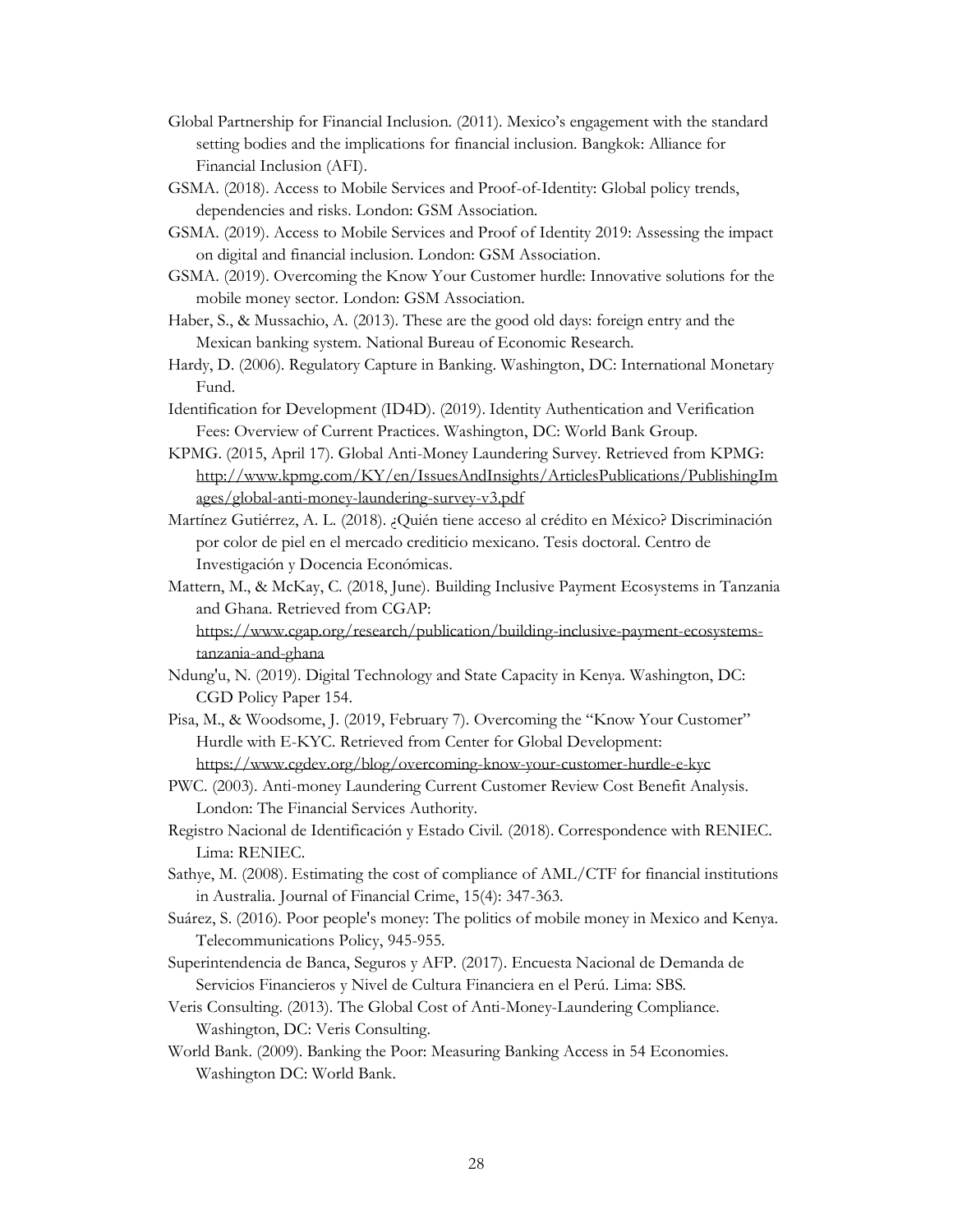- World Bank. (2014). The Potential of New Delivery and Business Models for Financial Inclusion in Peru. Washington, DC: World Bank.
- World Bank. (2017). Global Financial Inclusion and Consumer Protection Survey: 2017 Report. Washington, DC: World Bank.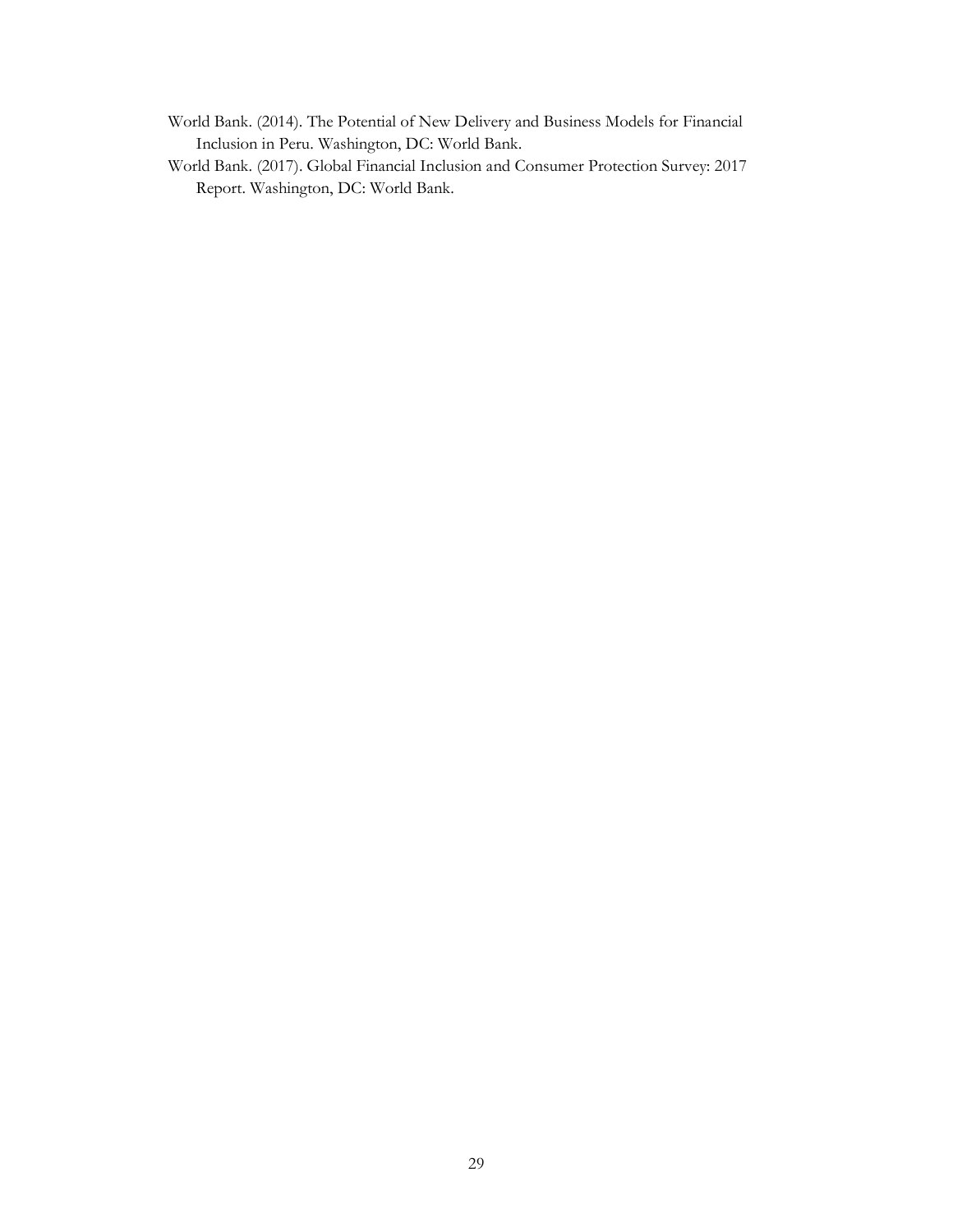<span id="page-32-1"></span><span id="page-32-0"></span>

|  |  |  |  | <b>Annex 1. Findex Data for Some Countries</b> |
|--|--|--|--|------------------------------------------------|
|--|--|--|--|------------------------------------------------|

|                  | 2014                                  |                                                             |                                                          | 2017                          |                                                                  |                                                  |  |
|------------------|---------------------------------------|-------------------------------------------------------------|----------------------------------------------------------|-------------------------------|------------------------------------------------------------------|--------------------------------------------------|--|
| Country          | Account<br>$\frac{6}{6}$ age<br>$15+$ | Financial<br>institution<br>$account$ ( $\%$<br>age $15+$ ) | Mobile<br>money<br>account<br>$\frac{6}{6}$ age<br>$15+$ | Account<br>$(%$ age<br>$15+)$ | Financial<br>institution<br>account $\frac{0}{6}$<br>age $15+$ ) | Mobile<br>money<br>account<br>$(%$ age<br>$15+)$ |  |
| Azerbaijan       | 29%                                   | 29%                                                         |                                                          | 29%                           | 29%                                                              |                                                  |  |
| Botswana         | 52%                                   | 49%                                                         | 21%                                                      | 51%                           | 45%                                                              | 24%                                              |  |
| Egypt, Arab Rep. | 14%                                   | 14%                                                         | $1\%$                                                    | 33%                           | 32%                                                              | $2\%$                                            |  |
| Haiti            | 19%                                   | 17%                                                         | $4\%$                                                    | 33%                           | 28%                                                              | 14%                                              |  |
| Cambodia         | 22%                                   | 13%                                                         | 13%                                                      | $22\%$                        | 18%                                                              | $6\%$                                            |  |
| Lesotho          | n.d.                                  | n.d.                                                        | n.d.                                                     | 46%                           | 33%                                                              | 28%                                              |  |
| Myanmar          | 23%                                   | 23%                                                         | $0\%$                                                    | 26%                           | 26%                                                              | $1\%$                                            |  |
| Mauritania       | 23%                                   | 20%                                                         | $6\%$                                                    | 21%                           | 19%                                                              | $4\%$                                            |  |
| Mauritius        | 82%                                   | 82%                                                         | $1\%$                                                    | 90%                           | 89%                                                              | $6\%$                                            |  |
| Malawi           | 18%                                   | 16%                                                         | $4\%$                                                    | 34%                           | 23%                                                              | 20%                                              |  |
| Nigeria          | 44%                                   | 44%                                                         | $2\%$                                                    | 40%                           | 39%                                                              | $6\%$                                            |  |